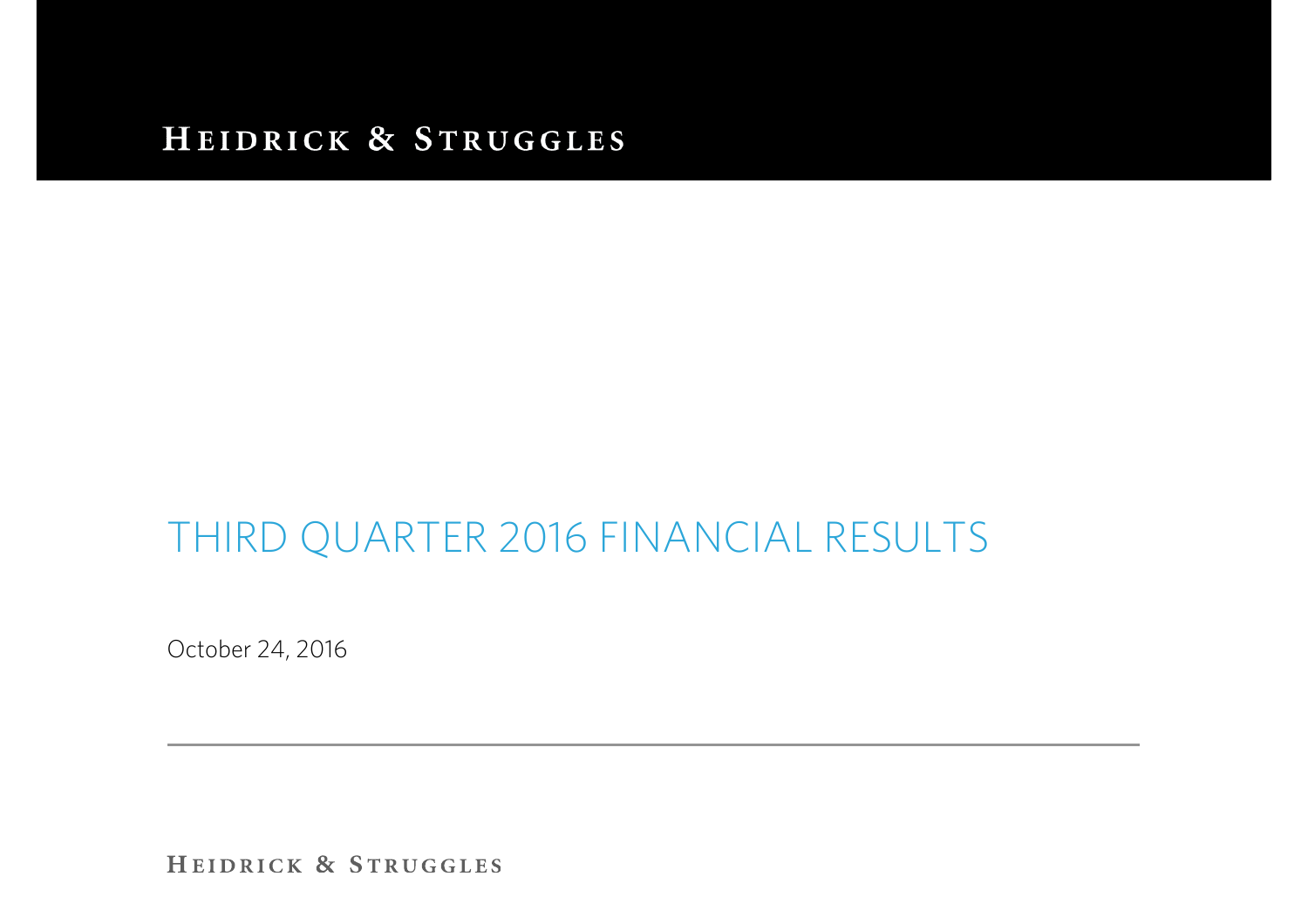# SAFE HARBOR STATEMENT

The 2016 third quarter news release, conference call webcast, and the following slides contain forward-looking statements. The forward-looking statements are based on current expectations, estimates, forecasts and projections about the industry in which we operate and management's beliefs and assumptions. Forward-looking statements may be identified by the use of words such as "expects," "anticipates," "intends," "plans," "believes," "seeks," "estimates," "projects," "forecasts," and similar expressions. Forward-looking statements are not guarantees of future performance and involve certain known and unknown risks, uncertainties and assumptions that are difficult to predict. Actual outcomes and results may differ materially from what is expressed, forecasted or implied in the forward-looking statements. Factors that may affect the outcome of the forward-looking statements include, among other things, leadership changes, our ability to attract, integrate, manage and retain qualified executive search consultants and senior leaders; our ability to develop and maintain strong, long-term relationships with our clients; declines in the global economy and our ability to execute successfully through business cycles; the timing, speed or robustness of any future economic recovery; social or political instability in markets where we operate; the impact of the U.K. referendum to leave the European Union (Brexit); the impact of foreign currency exchange rate fluctuations; unfavorable tax law changes and tax authority rulings; price competition; the ability to forecast, on a quarterly basis, variable compensation accruals that ultimately are determined based on the achievement of annual results; our ability to utilize our tax losses; the timing of the establishment or reversal of valuation allowances on deferred tax assets; the mix of profit and loss by country; our reliance on information management systems; any impairment of our goodwill and other intangible assets; and the ability to align our cost structure and headcount with net revenue. For more information on the factors that could affect the outcome of forward-looking statements, refer to our Annual Report on Form 10-K for the year ended December 31, 2015, under Risk Factors in Item 1A, and our quarterly filings with the SEC. We caution the reader that the list of factors may not be exhaustive. We undertake no obligation to update publicly any forward-looking statements, whether as a result of new information, future events or otherwise.

1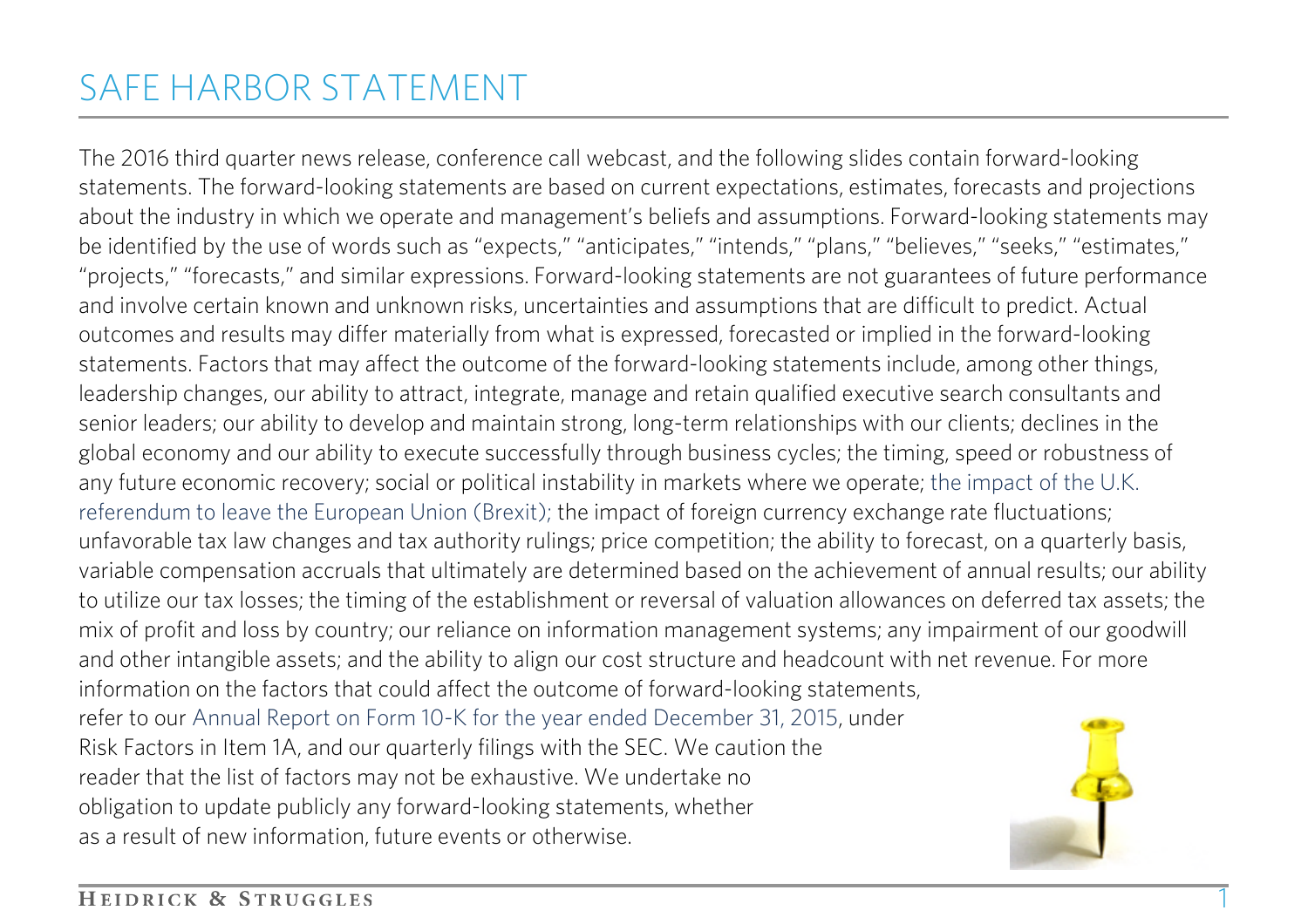# CONSOLIDATED NET REVENUE

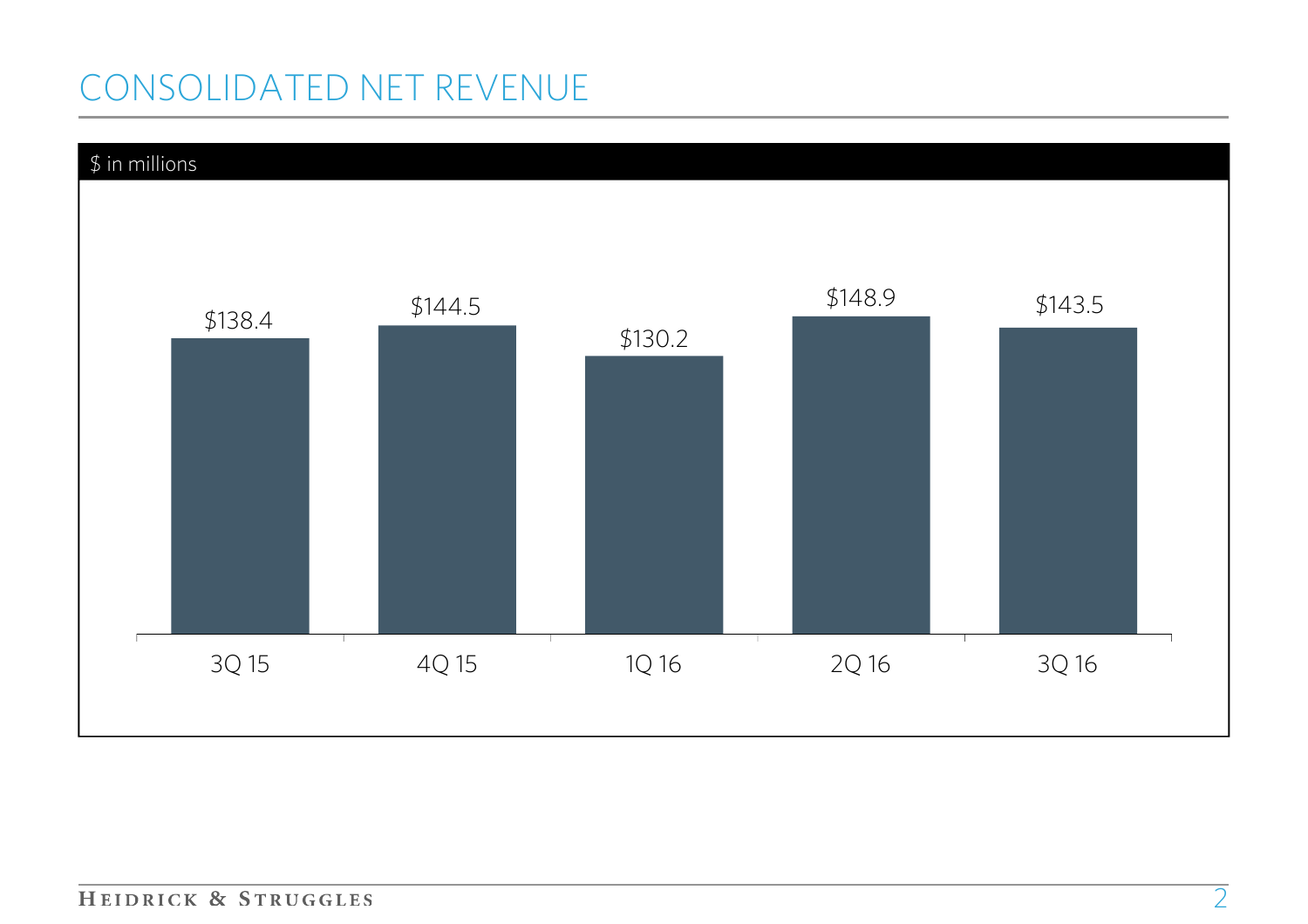### CONSOLIDATED NET REVENUE

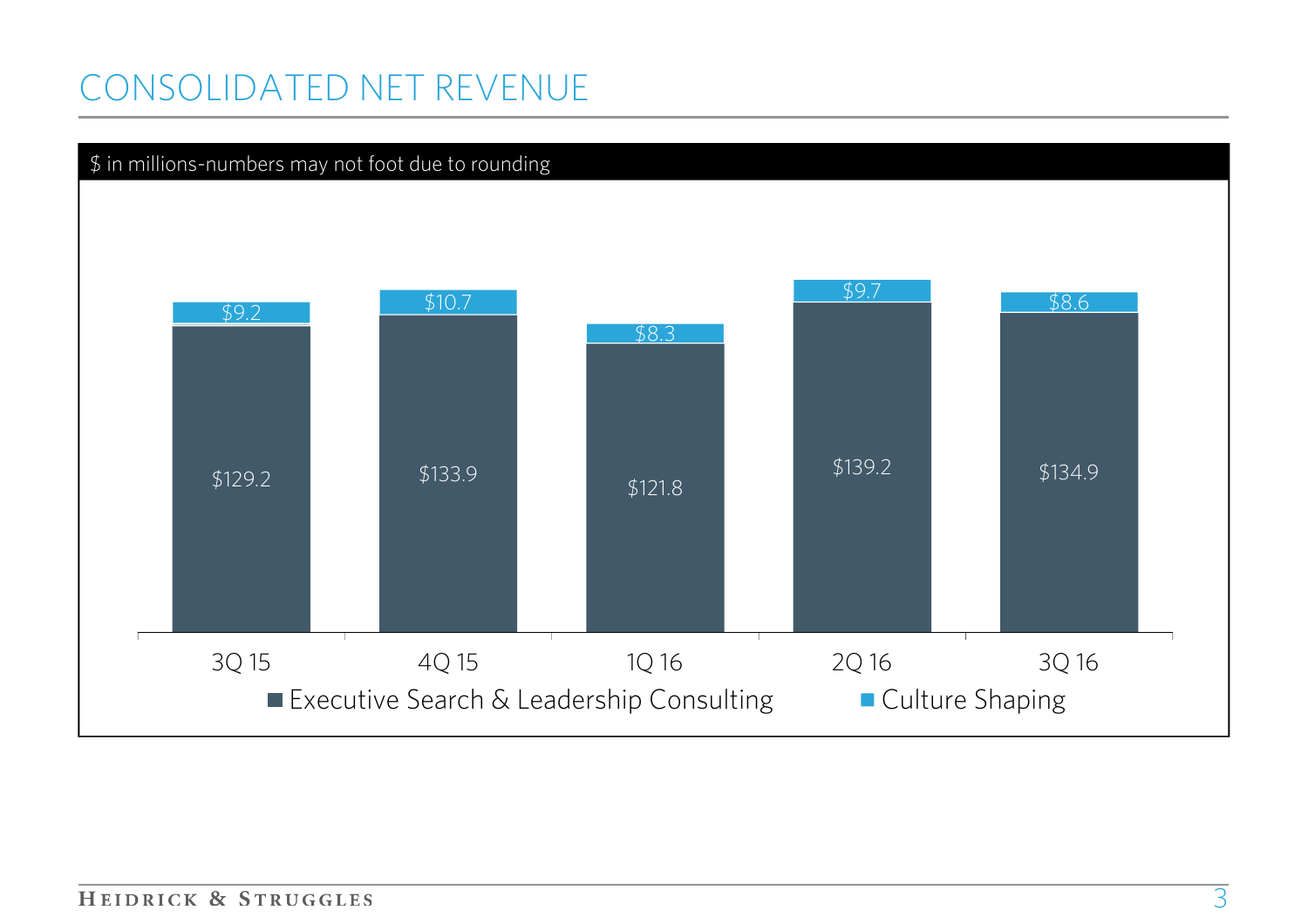# SEGMENTED NET REVENUE

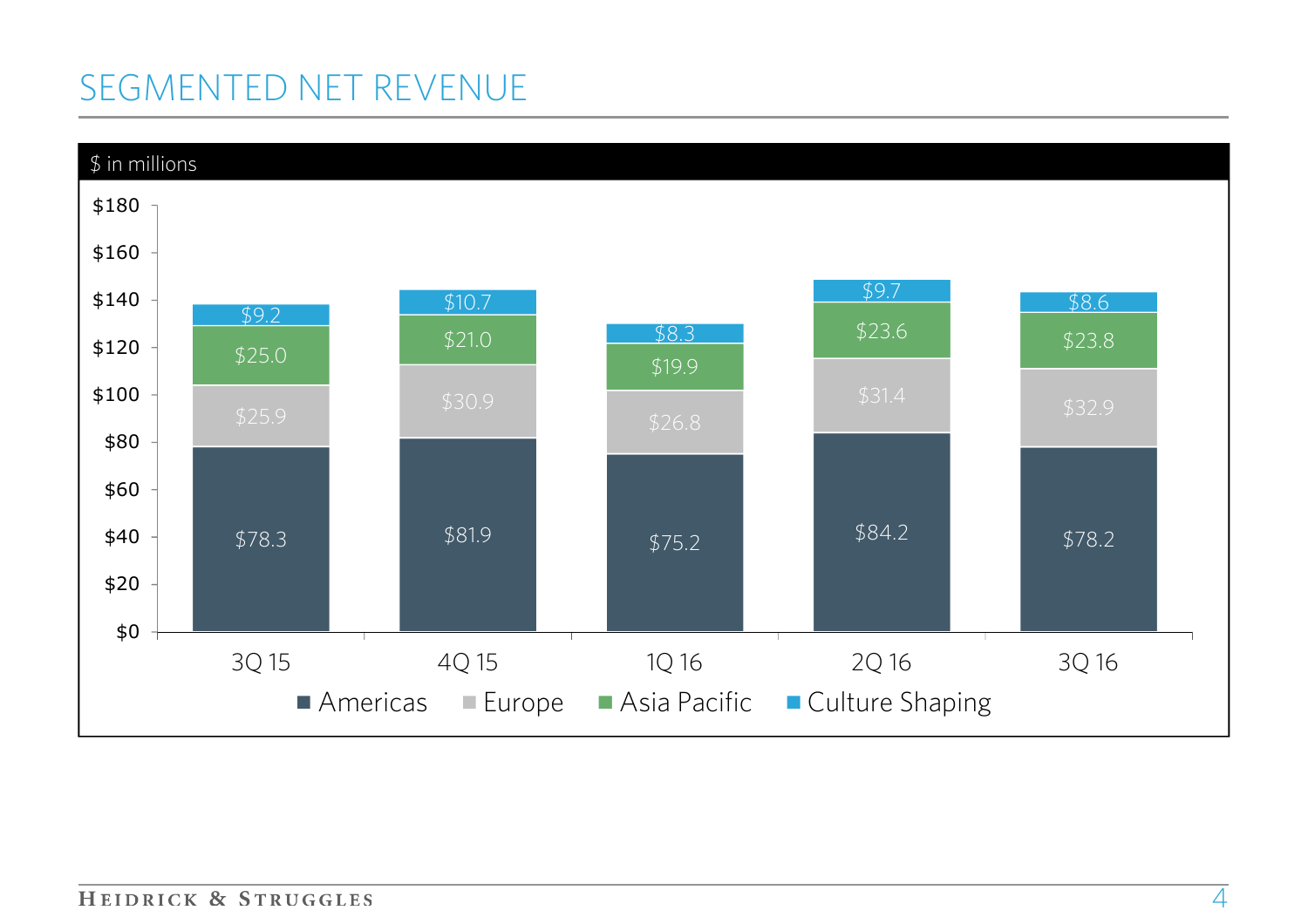#### AMERICAS (Executive Search & Leadership Consulting)





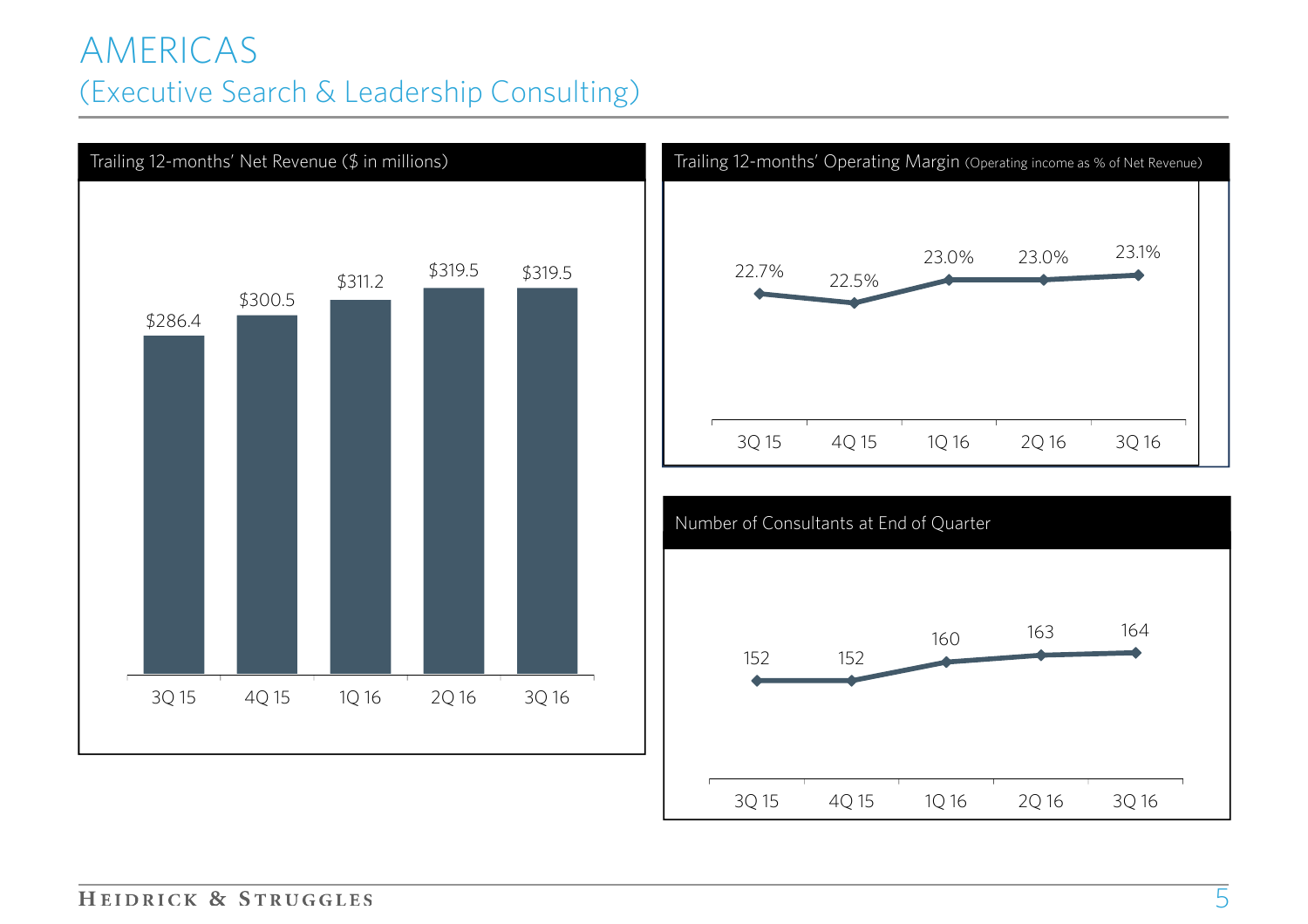#### EUROPE (Executive Search & Leadership Consulting)





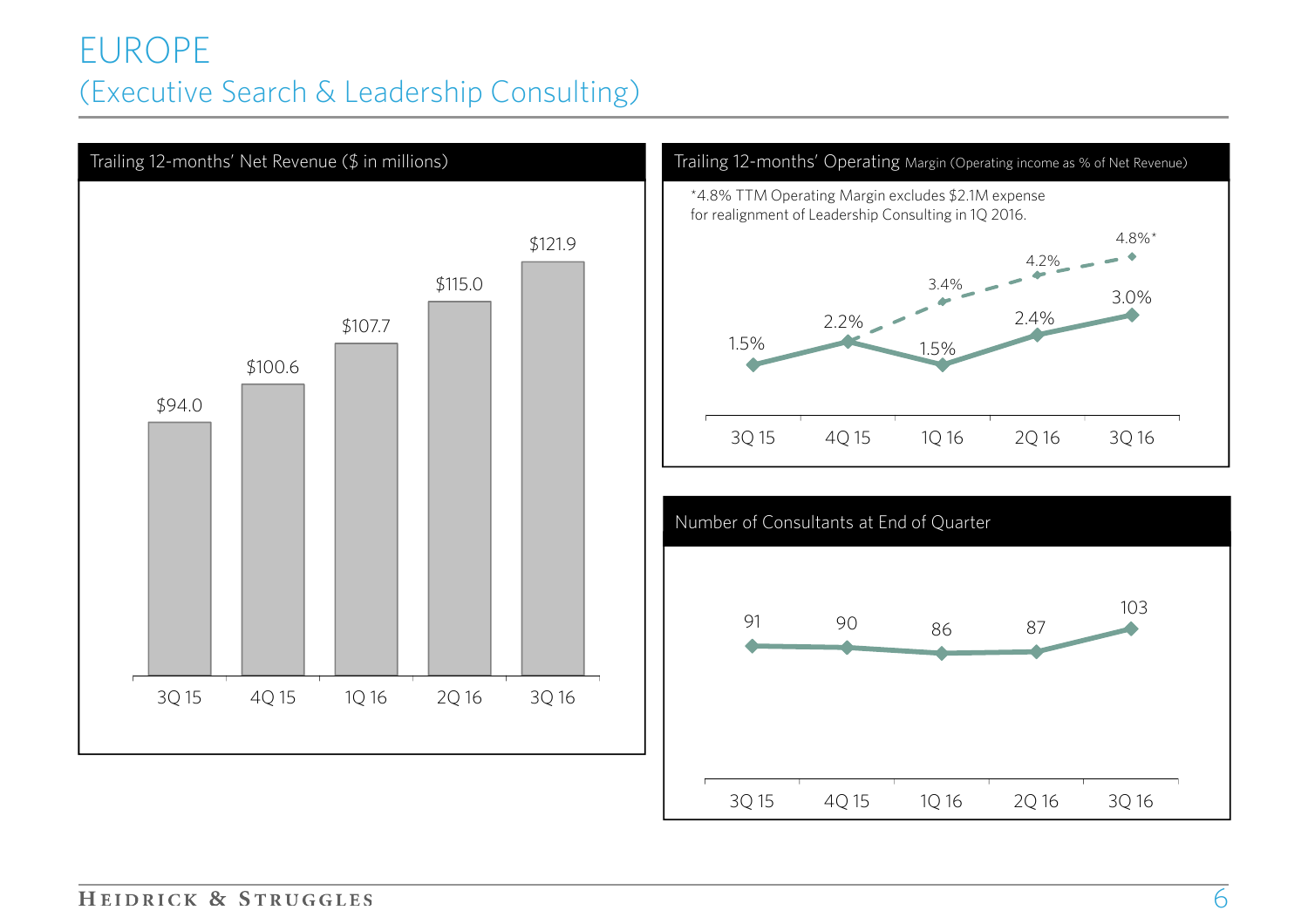### ASIA PACIFIC

#### (Executive Search & Leadership Consulting)





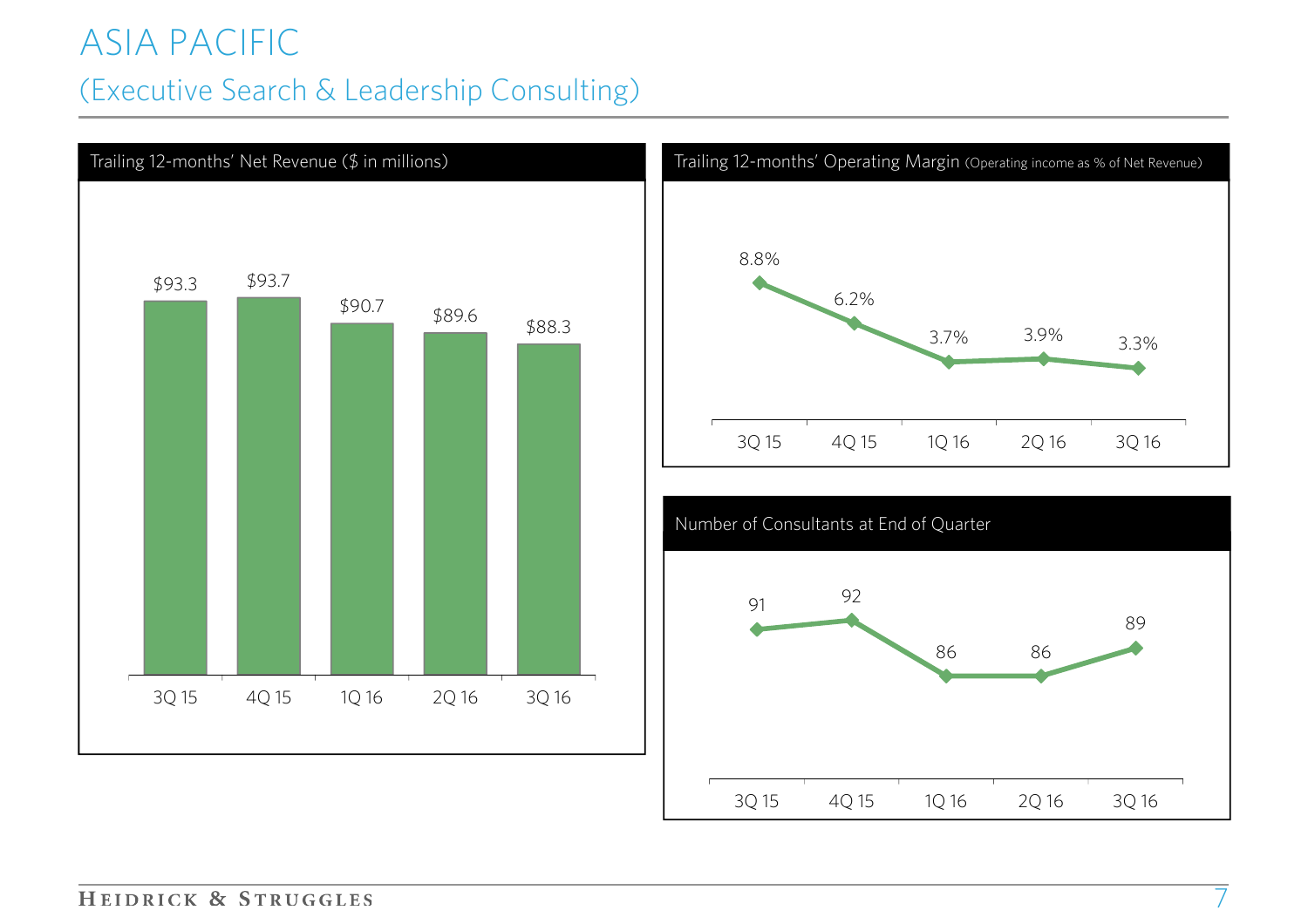### CONSULTANT HEADCOUNT (Executive Search & Leadership Consulting)

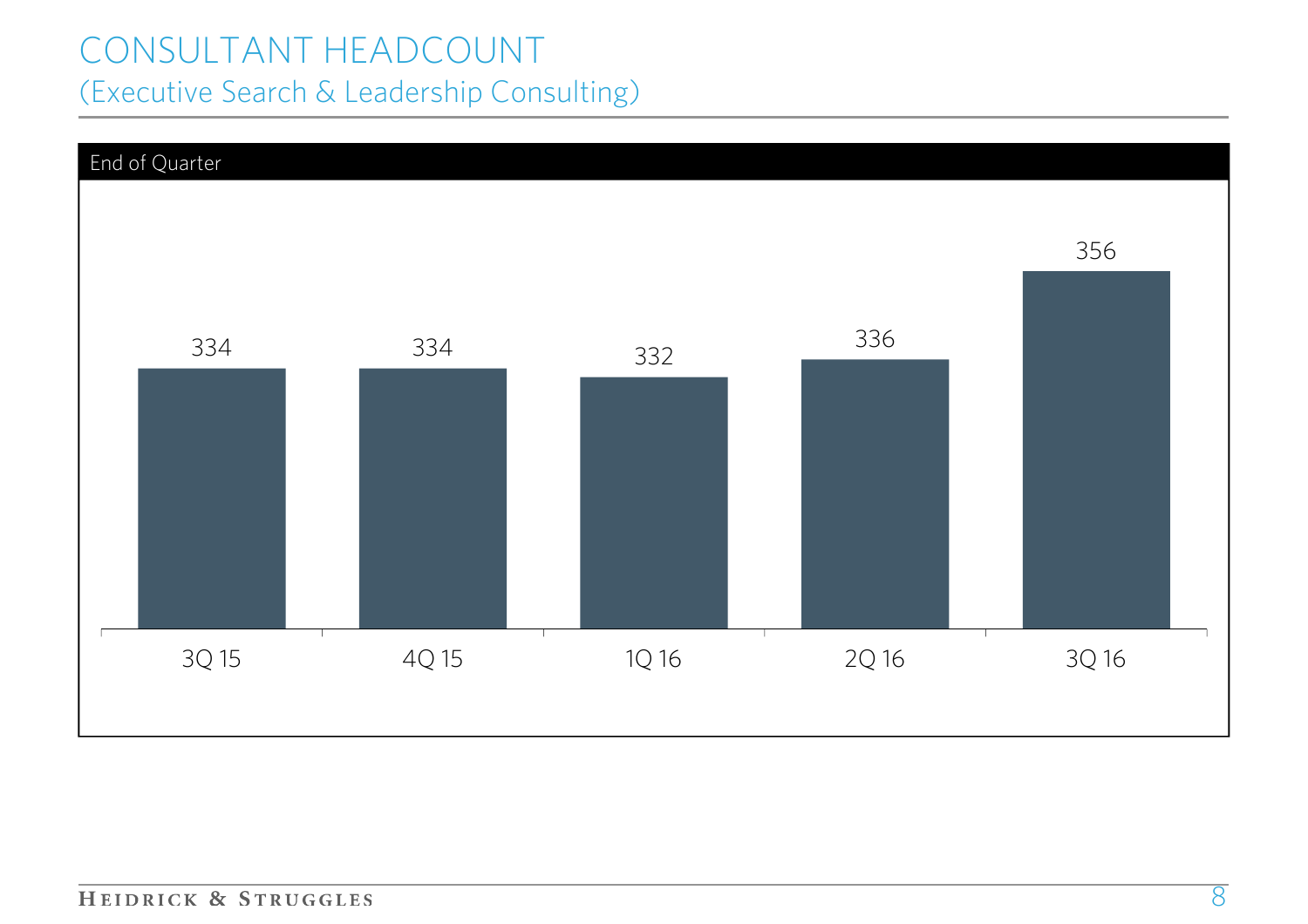# CONSULTANT HEADCOUNT



(1)Beginning January 1, 2016, Leadership Consulting consultants reflect Partners only.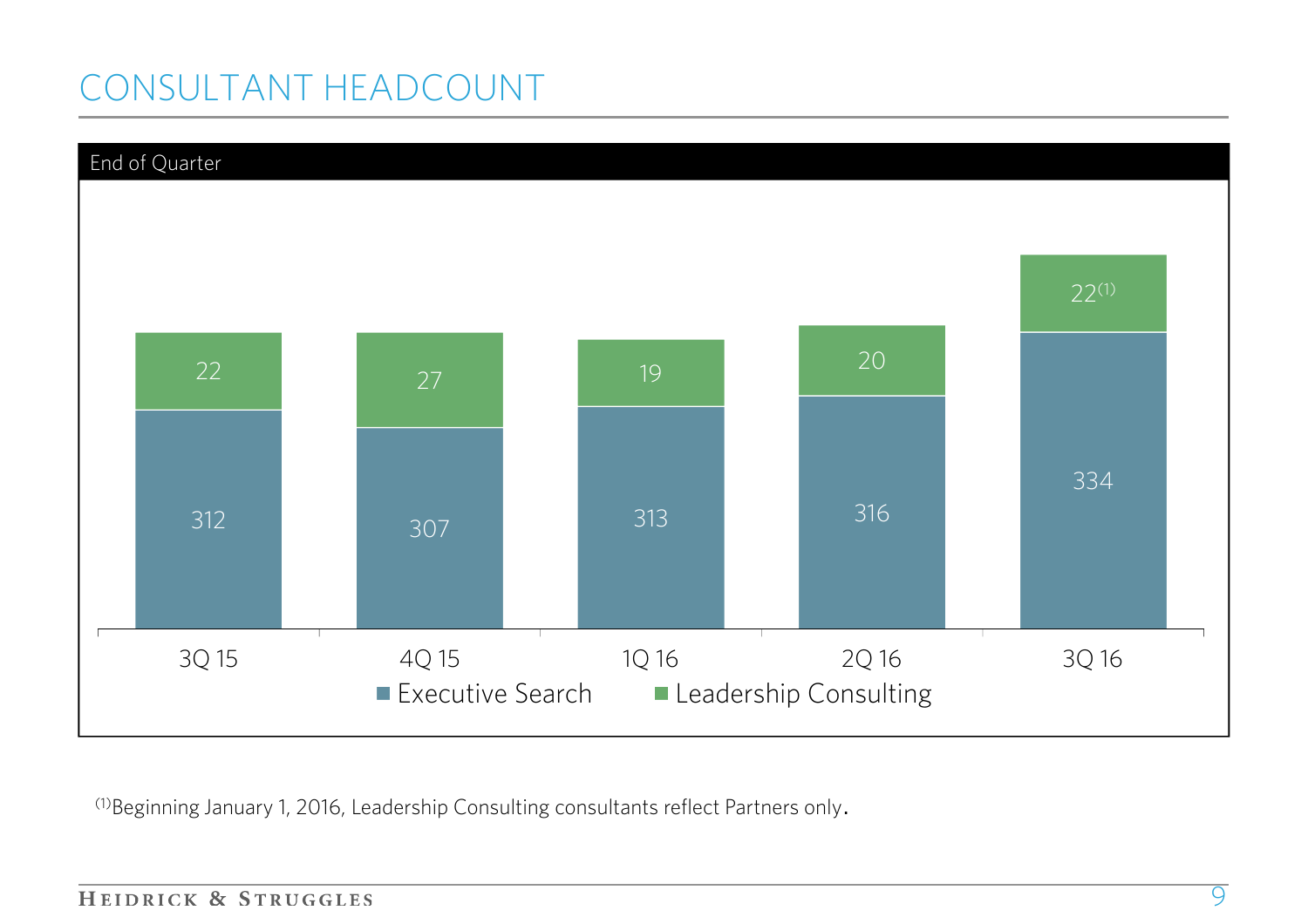### PRODUCTIVITY

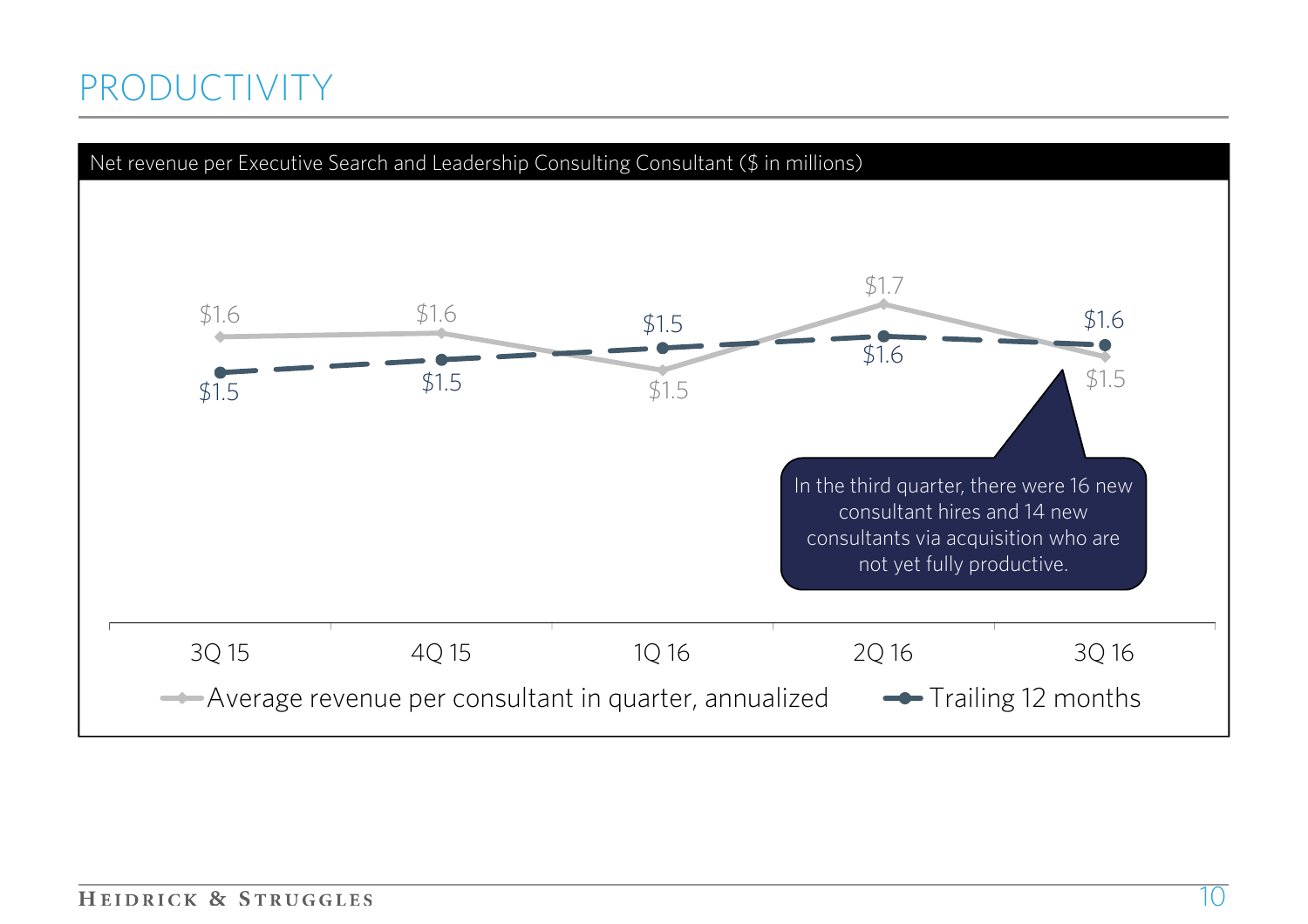# INDUSTRY PRACTICE BILLINGS 3Q 2016 COMPARED TO 3Q 2015

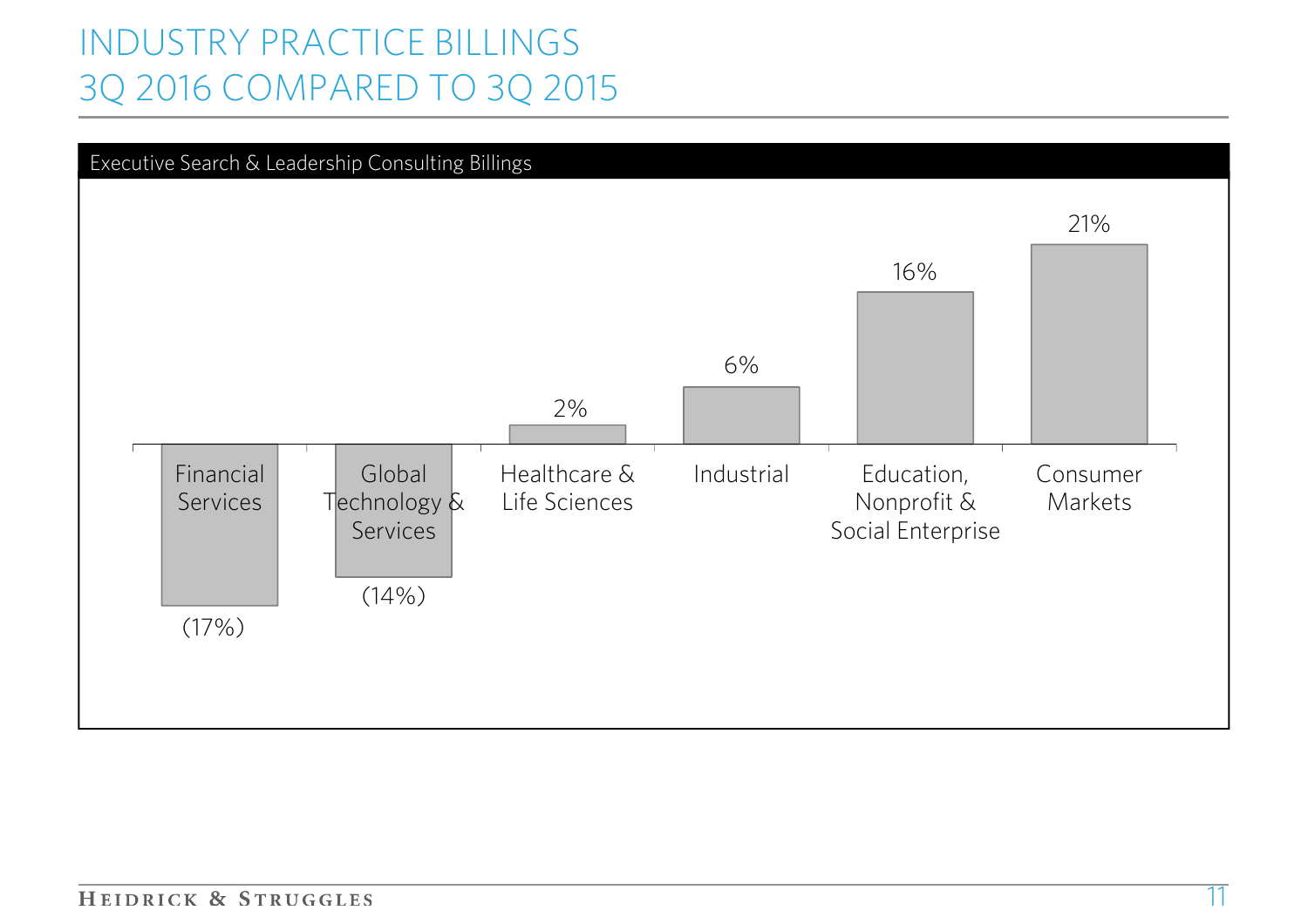# INDUSTRY PRACTICE BILLINGS FIRST NINE MONTHS 2016 COMPARED TO FIRST NINE MONTHS 2015

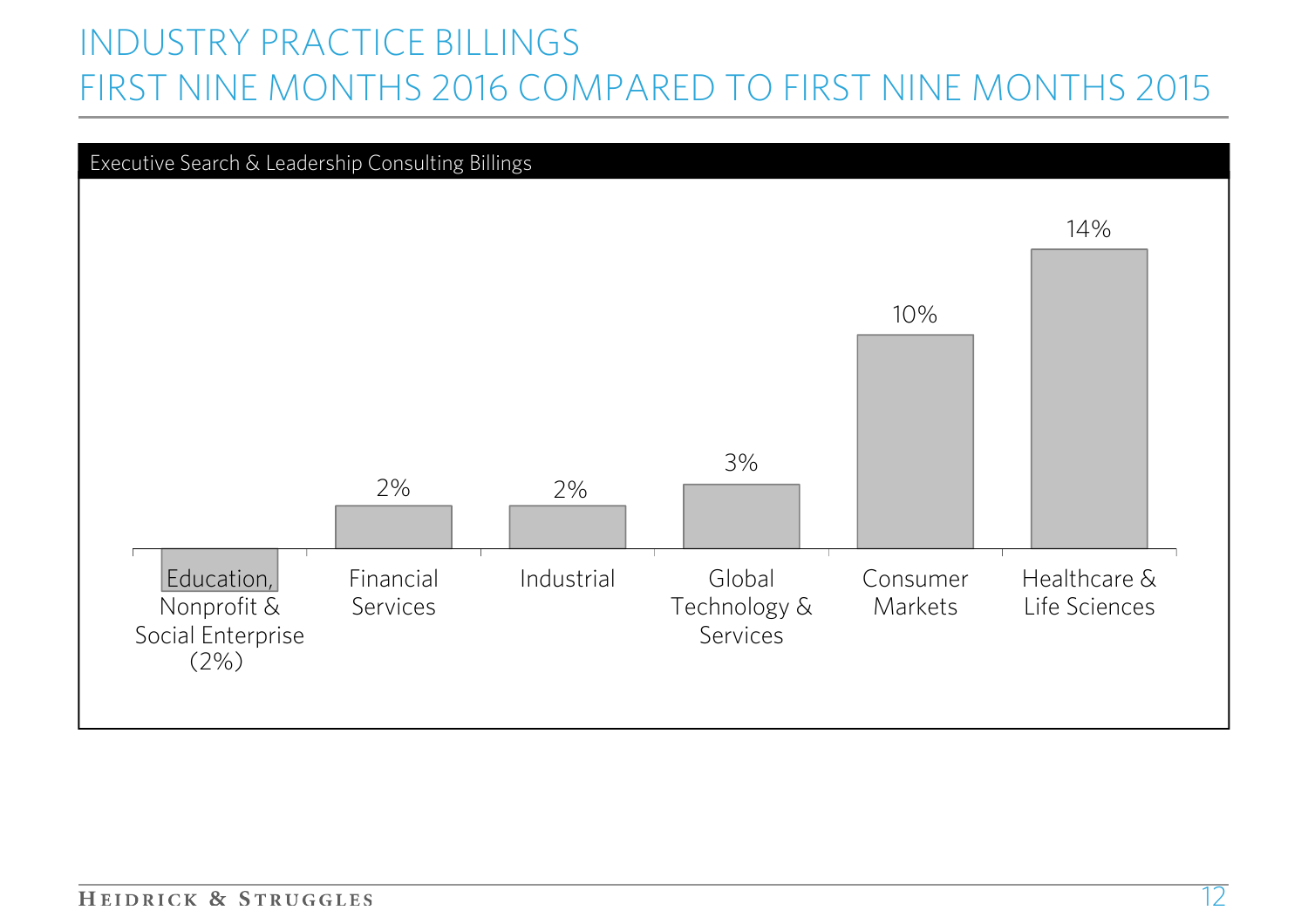# INDUSTRY PRACTICE GROUP MIX OF BILLINGS(1)



(1) Industry practice billings as percentage of total Executive Search & Leadership Consulting billings in 3Q 2016. Numbers may not add due to rounding.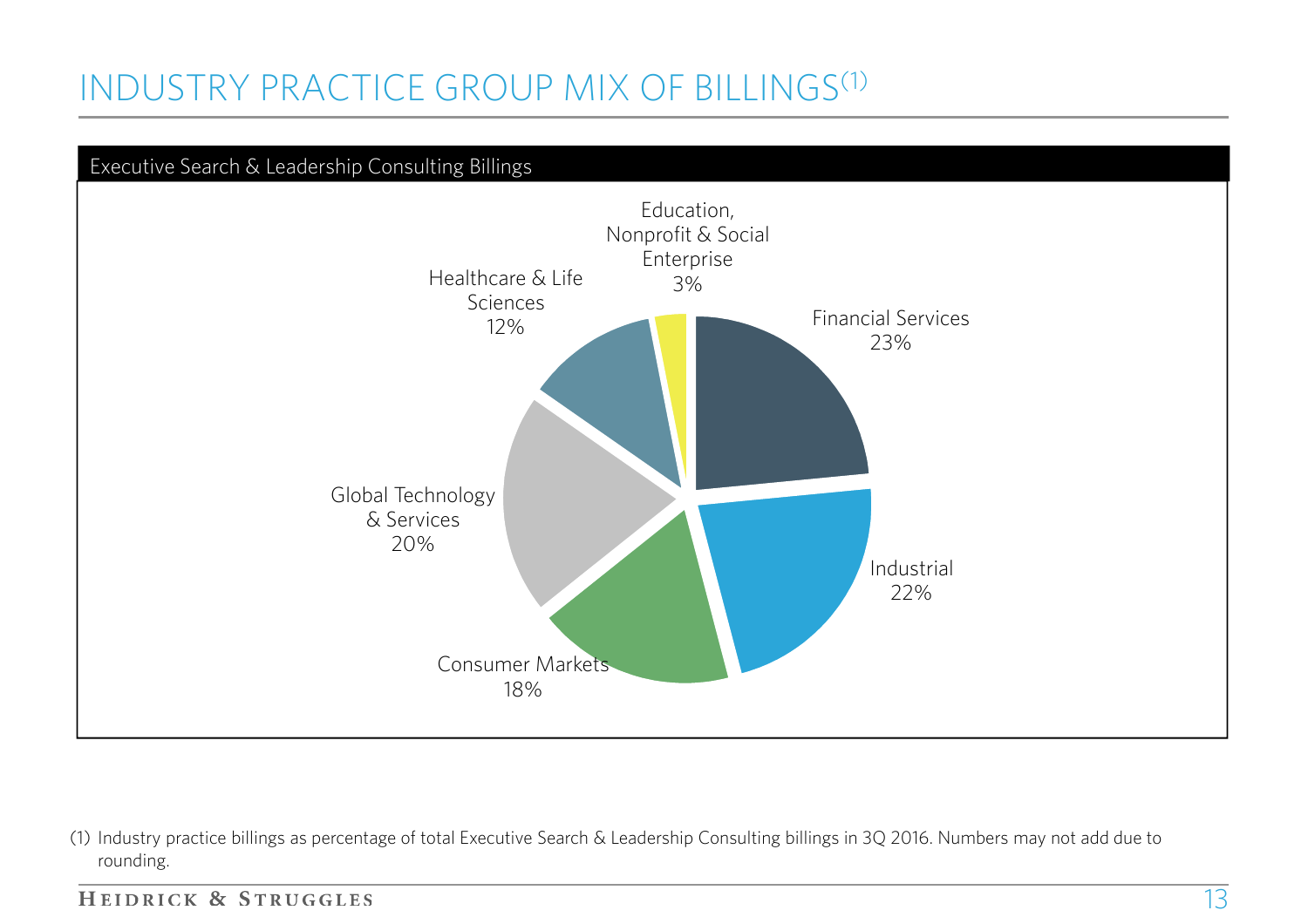# EXECUTIVE SEARCH CONFIRMATIONS

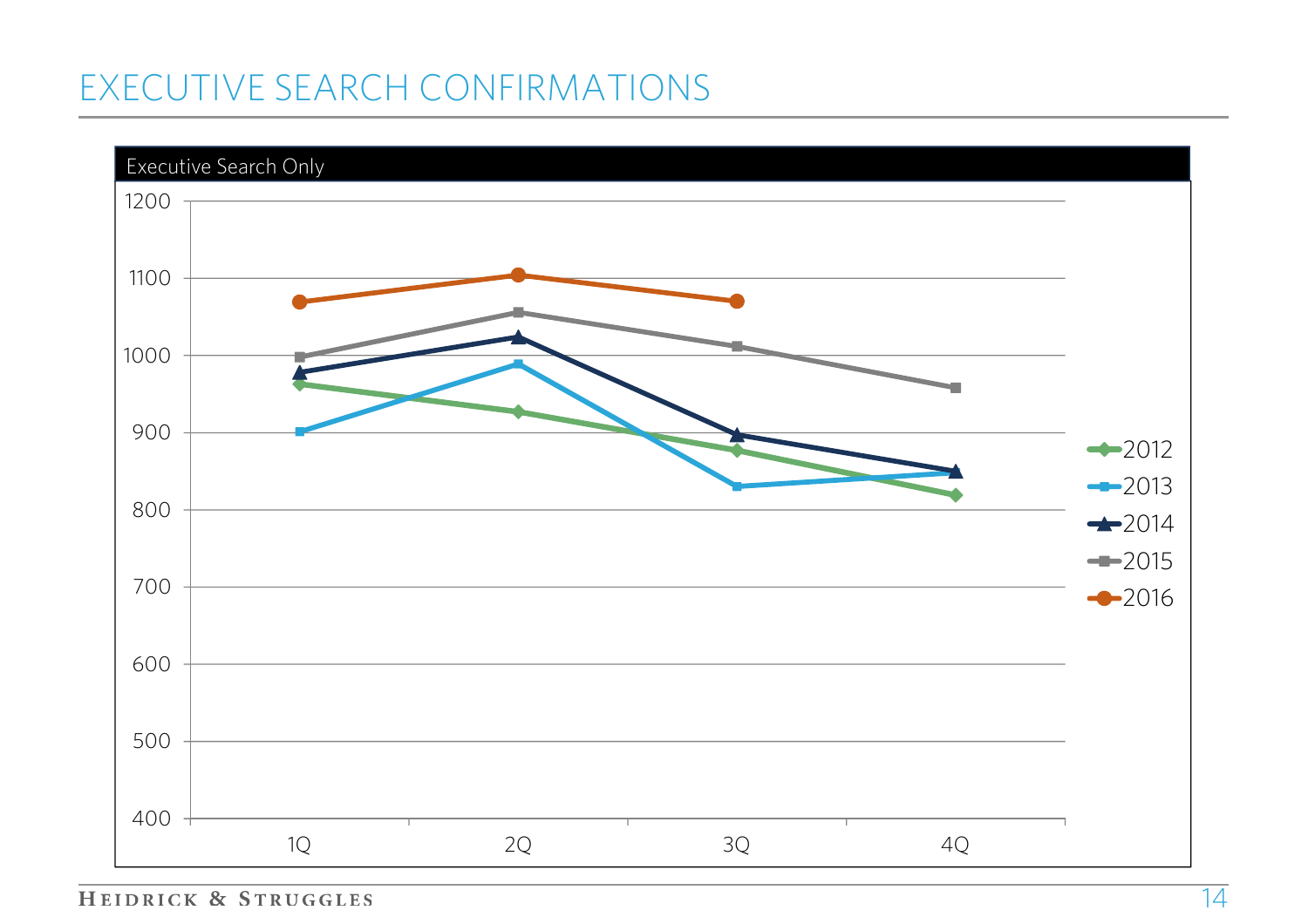### REVENUE PER EXECUTIVE SEARCH

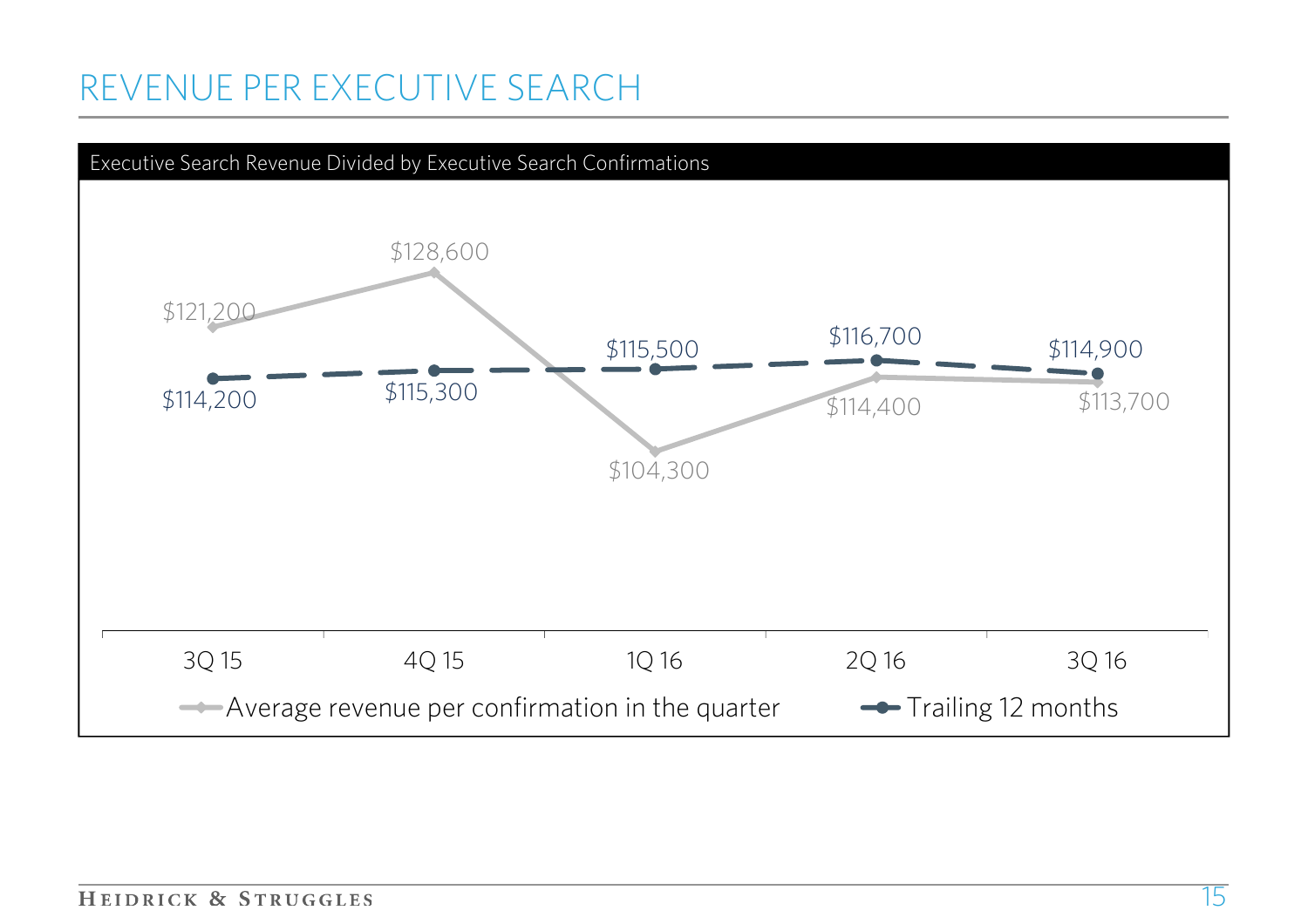### CULTURE SHAPING

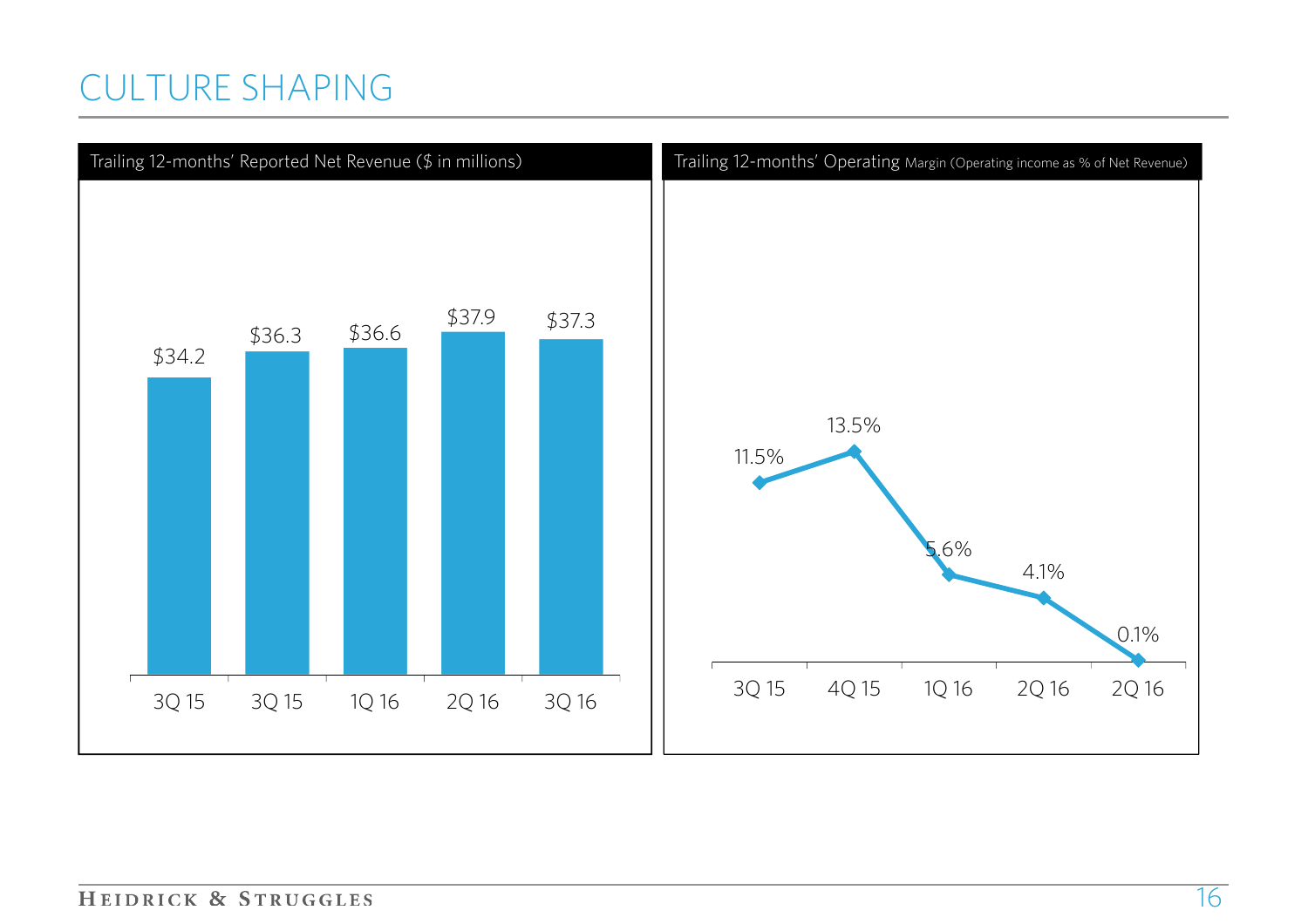# SALARIES & EMPLOYEE BENEFITS EXPENSE

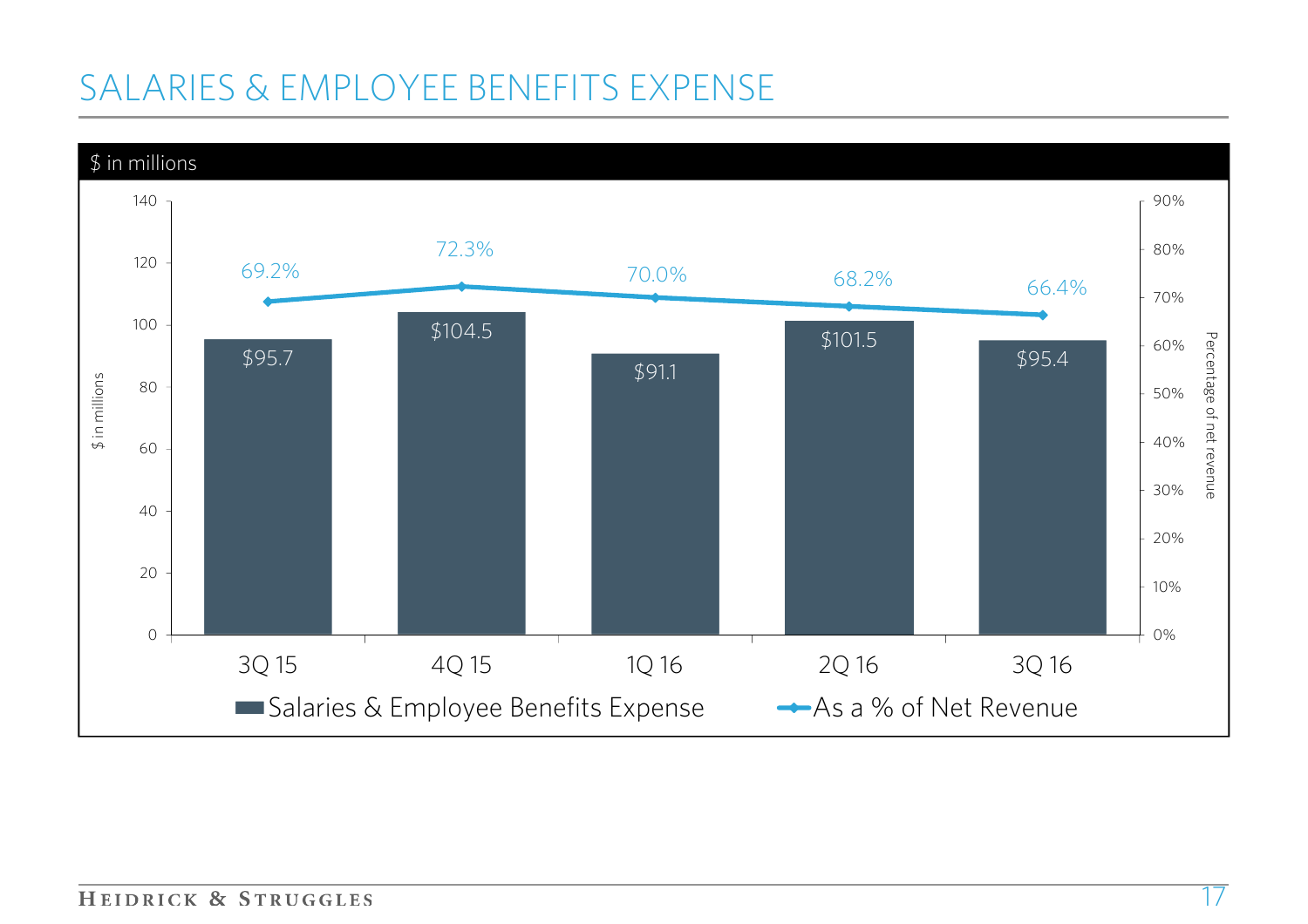# GENERAL & ADMINISTRATIVE EXPENSES

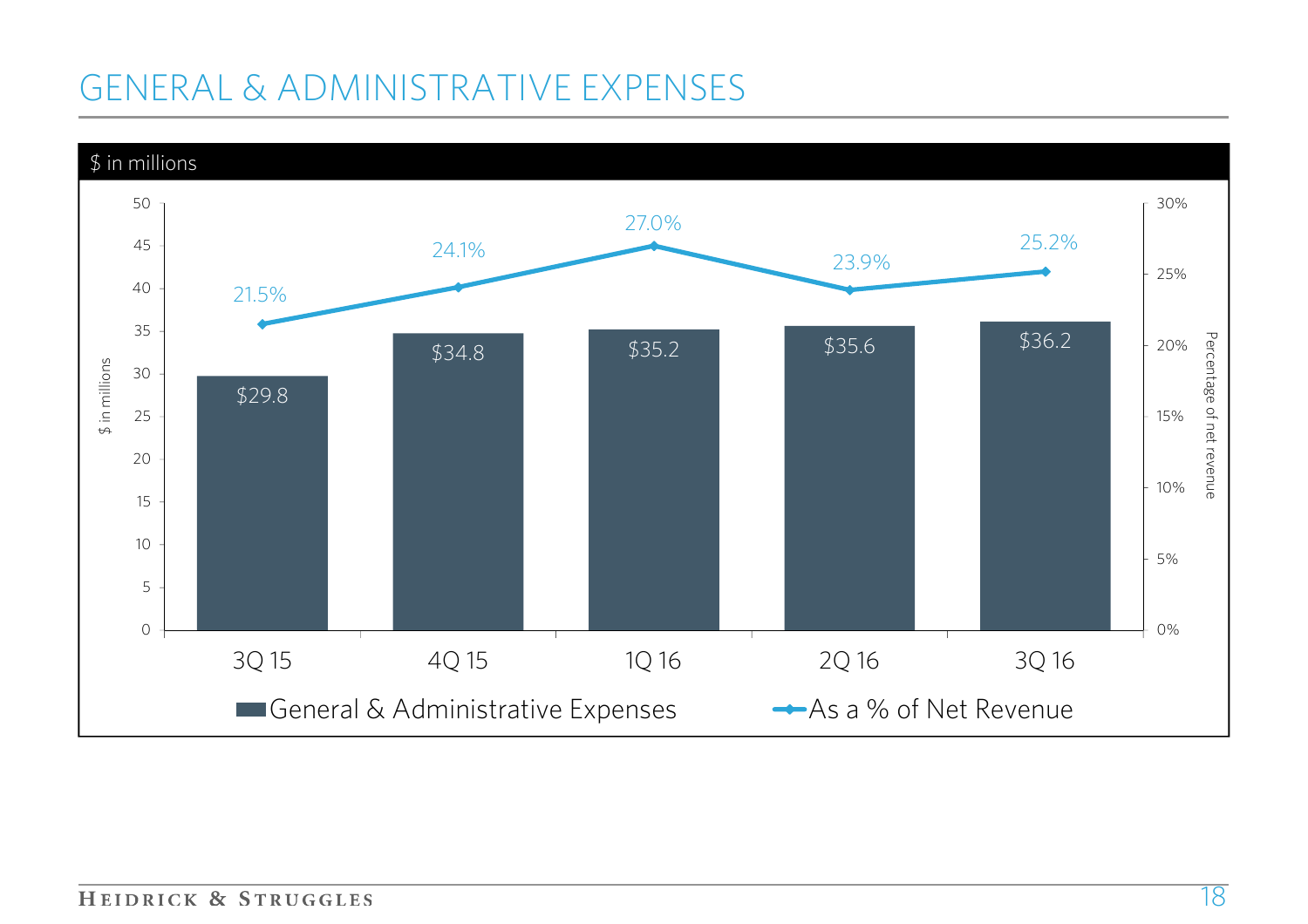# QUARTERLY OPERATING INCOME

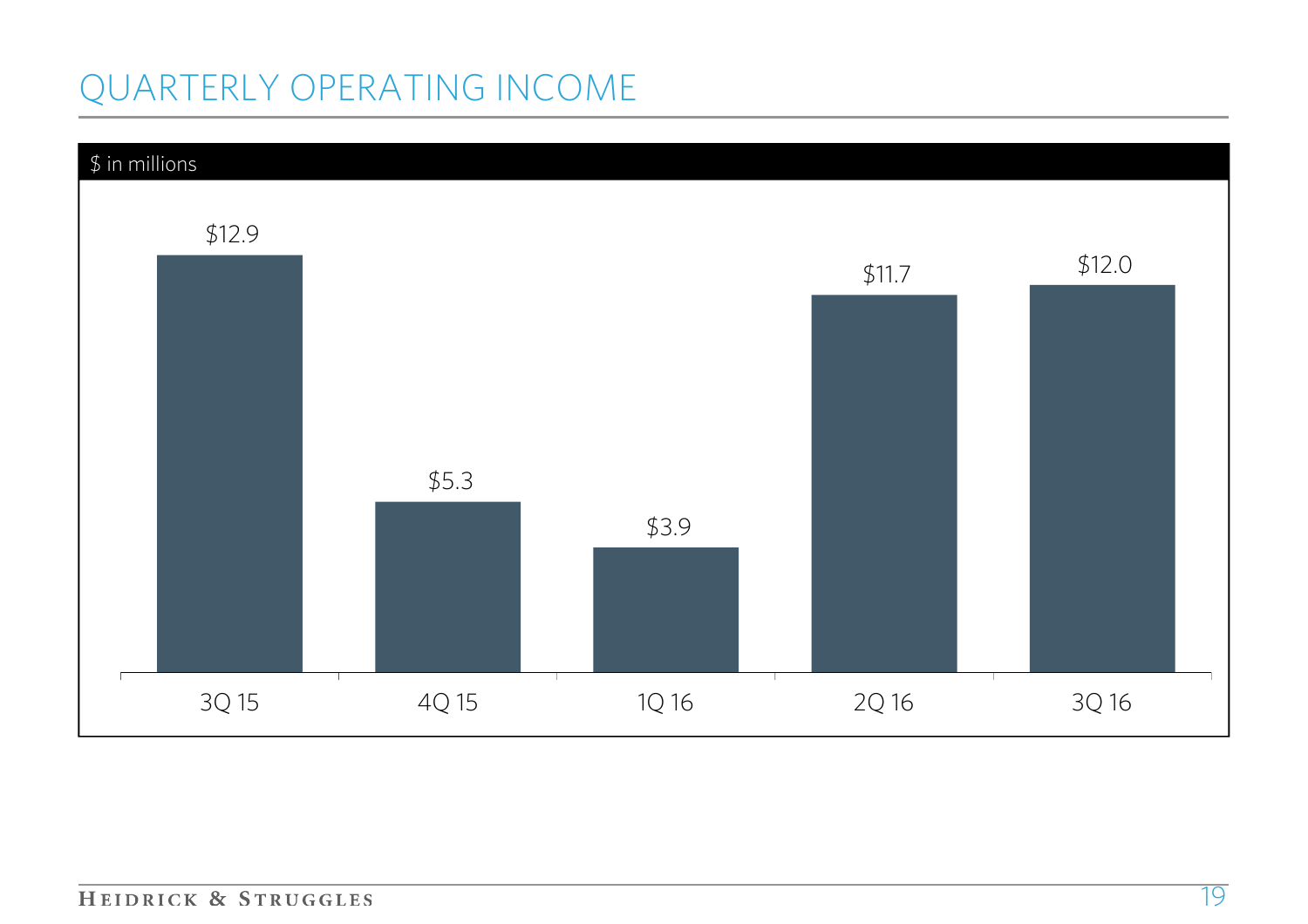### QUARTERLY OPERATING MARGIN

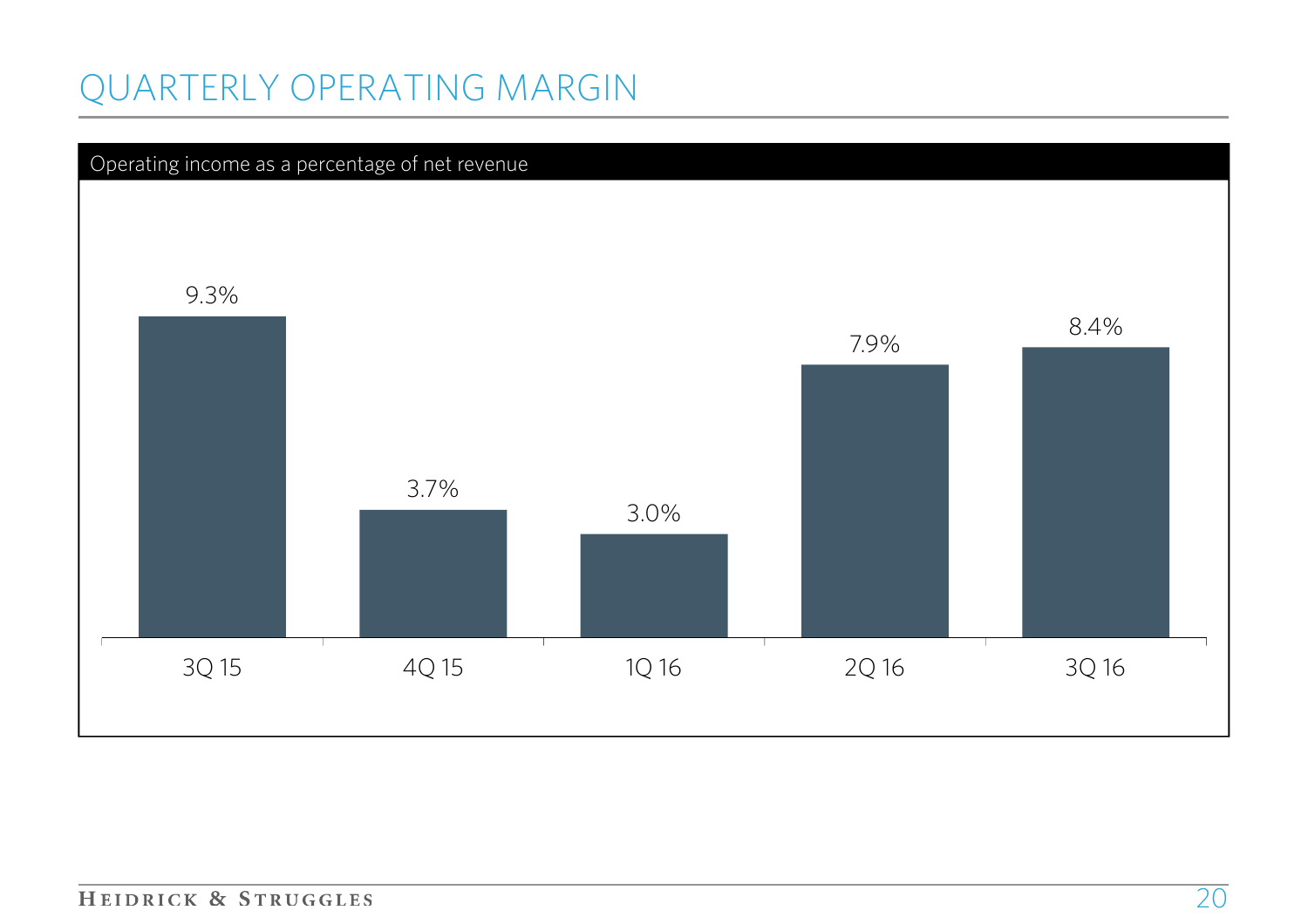# QUARTERLY ADJUSTED EBITDA(1)



<sup>(1)</sup>Adjusted EBITDA and Adjusted EBITDA margin are non-GAAP financial measures which the company believes are useful to management and meaningful to investors because they provide insight into the ongoing operating results of the company's core business. . A reconciliation to Operating Income is provided on Slide 20.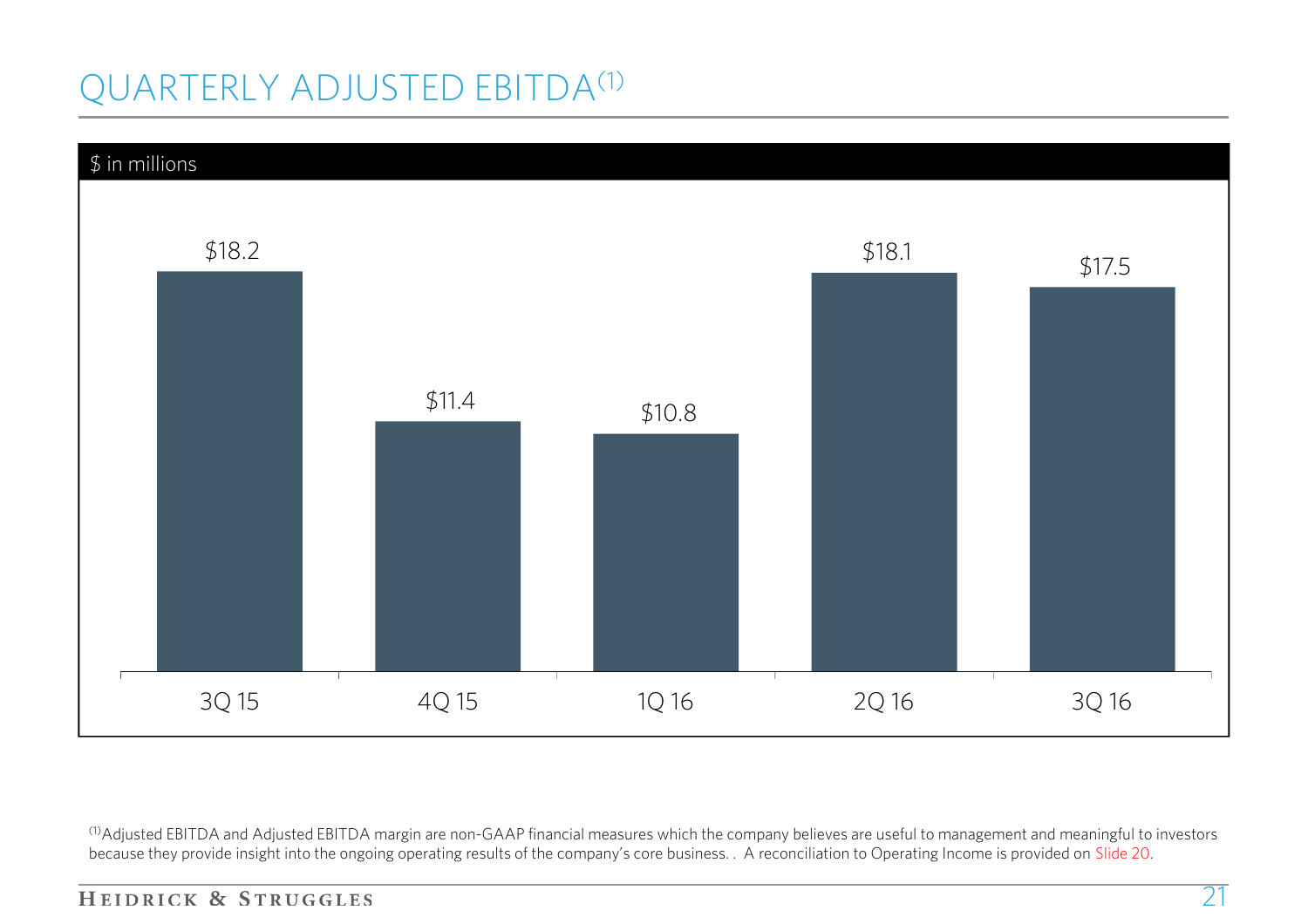# QUARTERLY ADJUSTED EBITDA MARGIN(1)



(1)Adjusted EBITDA and Adjusted EBITDA margin are non-GAAP financial measures which the company believes are useful to management and meaningful to investors because they provide insight into the ongoing operating results of the company's core business. . A reconciliation to Operating Income is provided on Slide 23.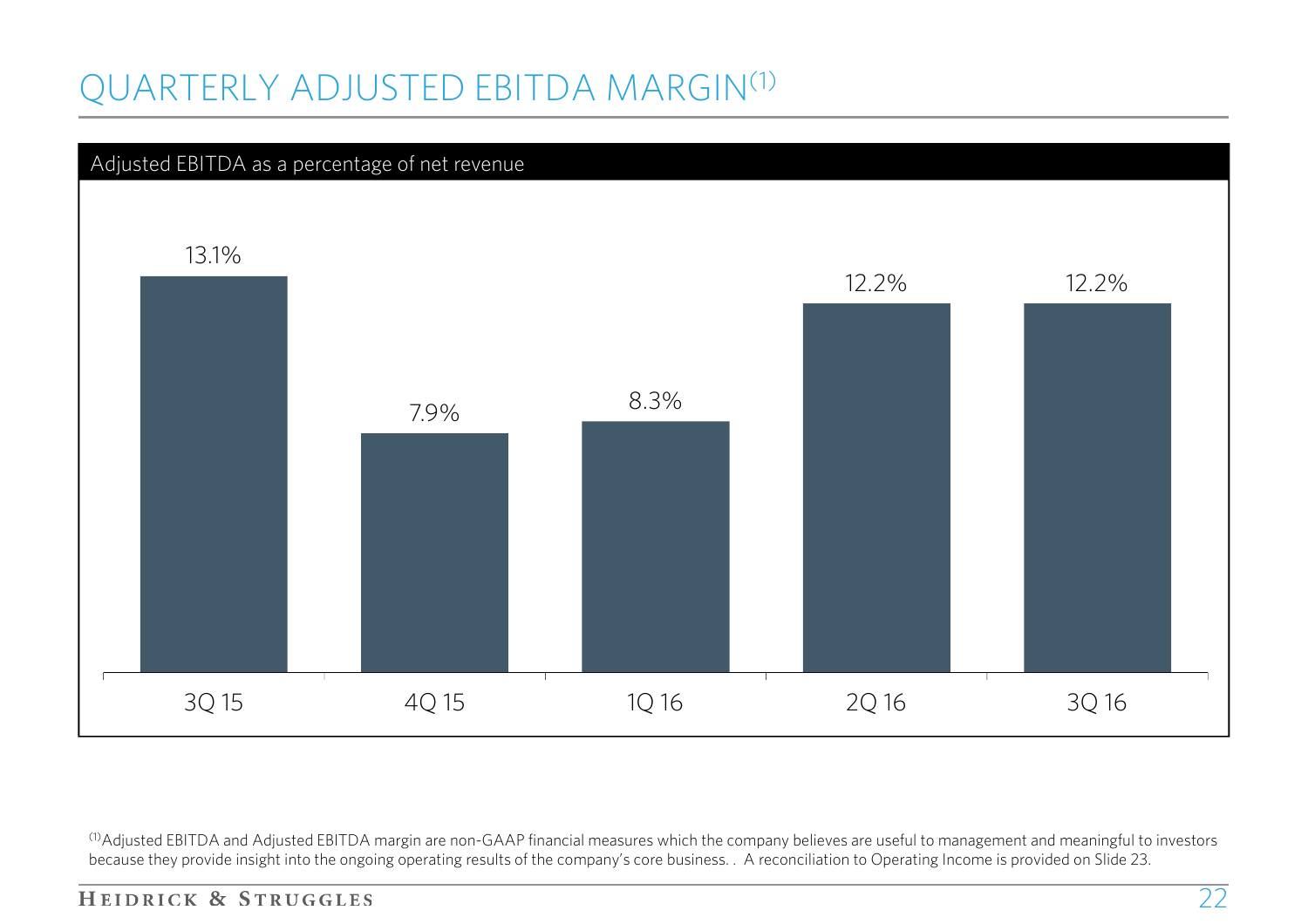### ADJUSTED EBITDA MARGIN

We define Adjusted EBITDA as earnings before interest, taxes, depreciation, intangible amortization, stockbased compensation expense, compensation expense associated with Senn Delaney retention awards, acquisition-related earnout accretion, and other non-operating income or expense.

| 3 months ended September 30,                          |                |        |                |       |                |        |  |
|-------------------------------------------------------|----------------|--------|----------------|-------|----------------|--------|--|
| \$ in millions-- numbers may not foot due to rounding |                | 2016   |                | 2015  |                | change |  |
| Net Income                                            | $\oint$        | 6.9    | $\mathfrak{D}$ | 7.5   | $\mathfrak{D}$ | (0.6)  |  |
| Interest, net                                         | $\mathfrak{D}$ | 0.0    | \$             | (0.1) |                |        |  |
| Other, net                                            | \$             | 0.3    | \$             | (1.7) |                |        |  |
| Provision for income taxes                            | \$             | 5.4    | \$             | 3.6   |                |        |  |
| <b>Operating Income</b>                               | $\mathcal{L}$  | 12.0   | $\mathfrak{D}$ | 12.9  | $\mathfrak{D}$ | (0.9)  |  |
|                                                       |                |        |                |       |                |        |  |
| Adjustments                                           |                |        |                |       |                |        |  |
| Salaries and employee benefits                        |                |        |                |       |                |        |  |
| Stock-based compensation expense                      |                | 1.2    |                | 1.1   |                | 0.1    |  |
| Senn Delaney retention awards                         |                | 0.6    |                | 0.5   |                | 0.6    |  |
| General and administrative expenses                   |                |        |                |       |                |        |  |
| Depreciation                                          |                | 7.4    |                | 2.2   |                | 0.3    |  |
| Intangible amortization                               |                | 1.6    |                | 1.2   |                | 0.4    |  |
| Earnout accretion                                     |                | $-0.4$ |                | 0.3   |                | (0.6)  |  |
| <b>Adjusted EBITDA</b>                                | $\mathfrak{D}$ | 17.5   | $\mathcal{L}$  | 18.2  | $\mathfrak{D}$ | (0.7)  |  |
| Adjusted EBITDA Margin (as % of net revenue)          |                | 12.2%  |                | 13.1% |                |        |  |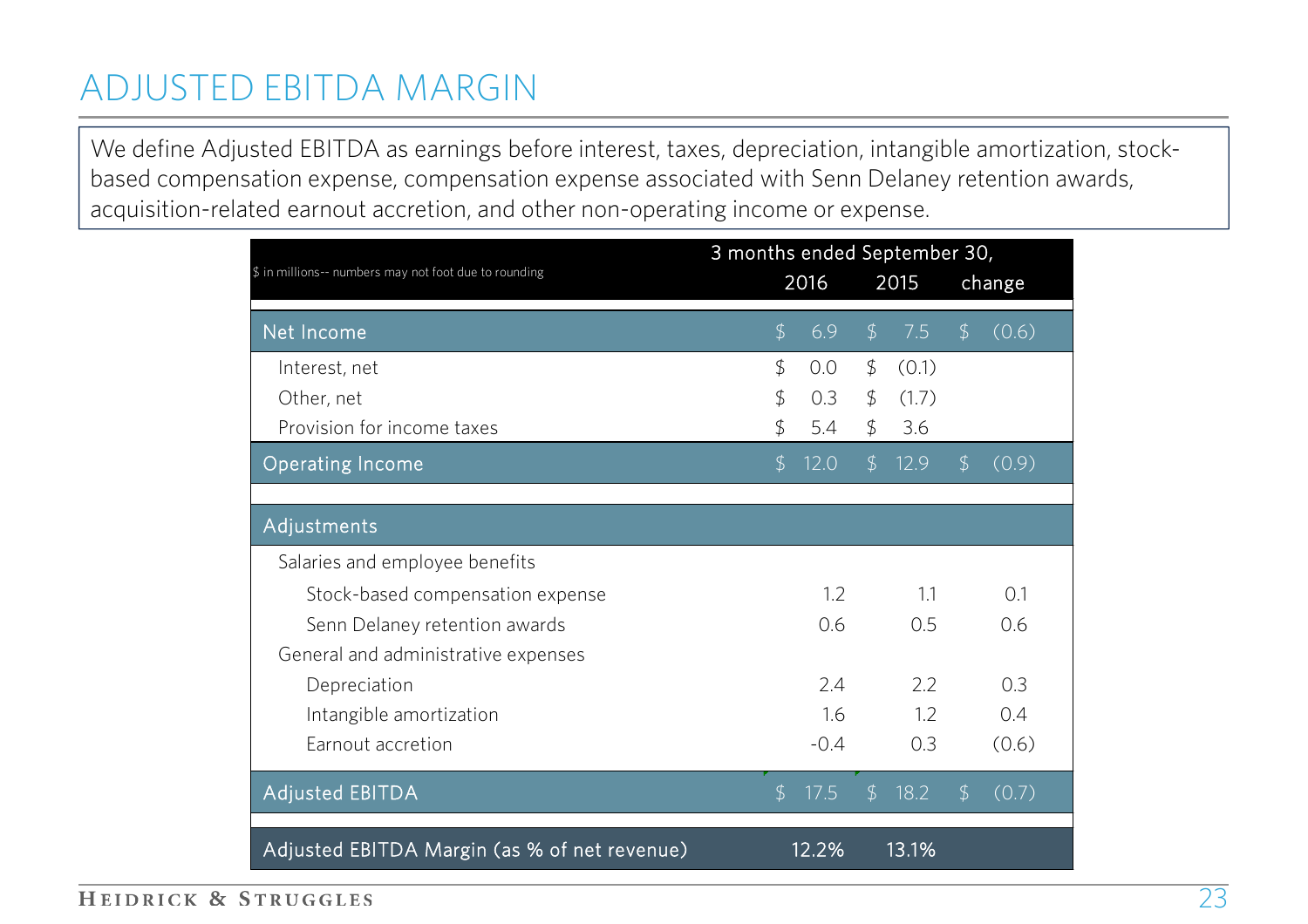# CASH POSITION



| $$$ in millions                              |                  |                  |
|----------------------------------------------|------------------|------------------|
|                                              |                  |                  |
| For the Quarter Ended:                       | Sept 30,<br>2016 | Sept 30,<br>2015 |
| Net cash provided by<br>operating activities | \$35.9           | \$43.1           |

| For the 9 Months Ended:                  | Sept 30,<br>2016 | Sept 30,<br>2015 |
|------------------------------------------|------------------|------------------|
| Net cash used by<br>operating activities | \$49.0           | \$20.0           |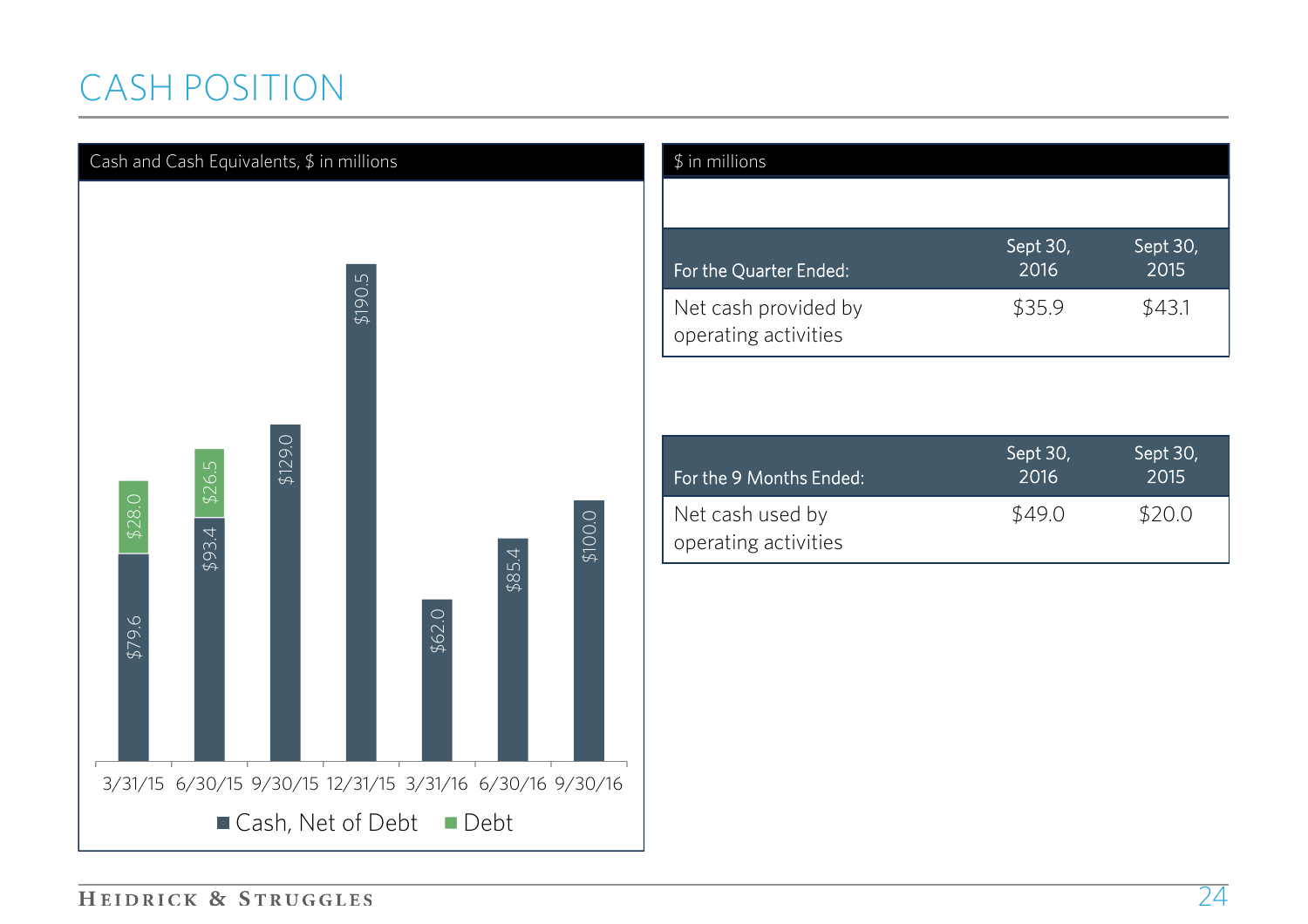# QUARTERLY NET INCOME

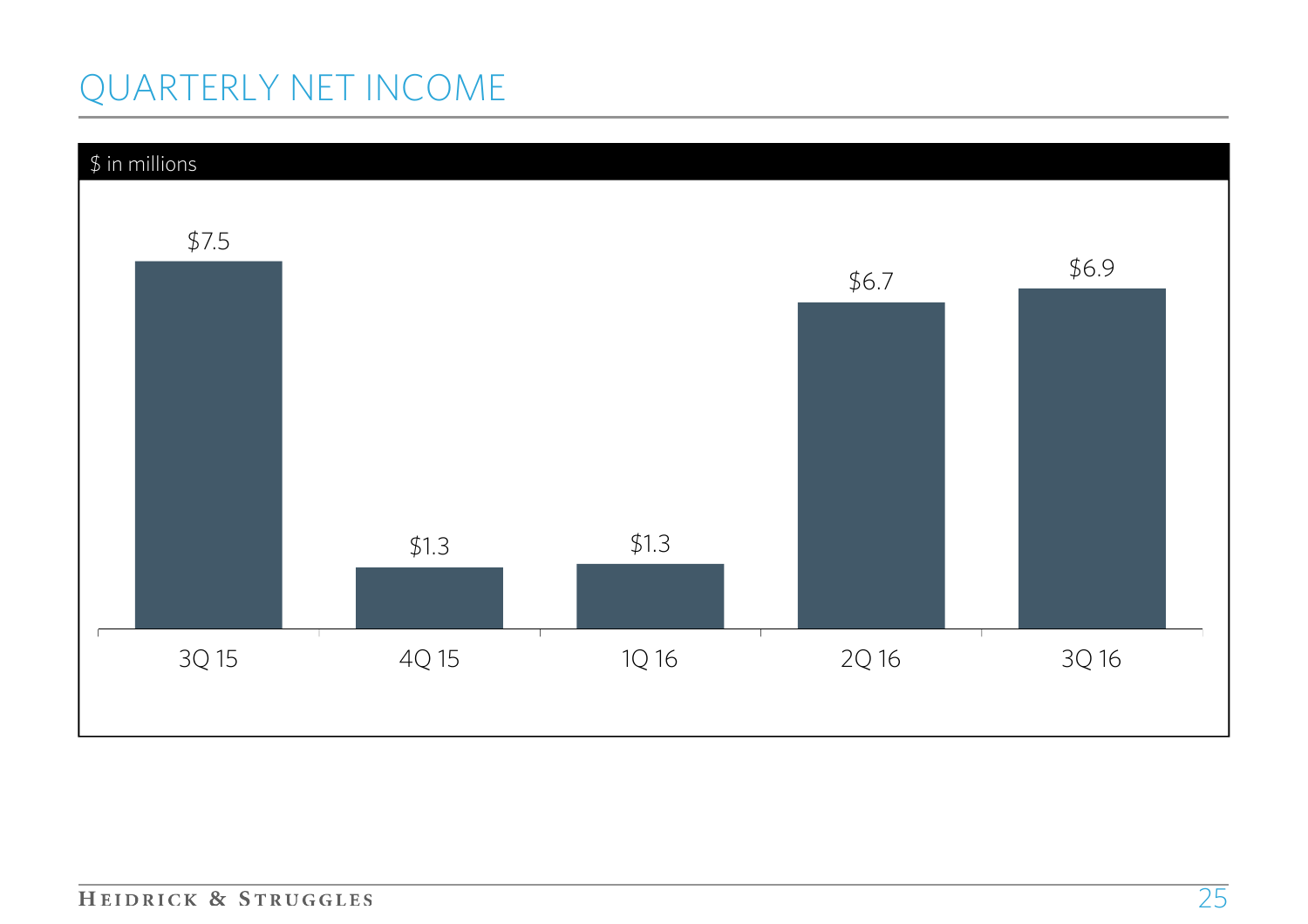# QUARTERLY NET INCOME PER DILUTED SHARE

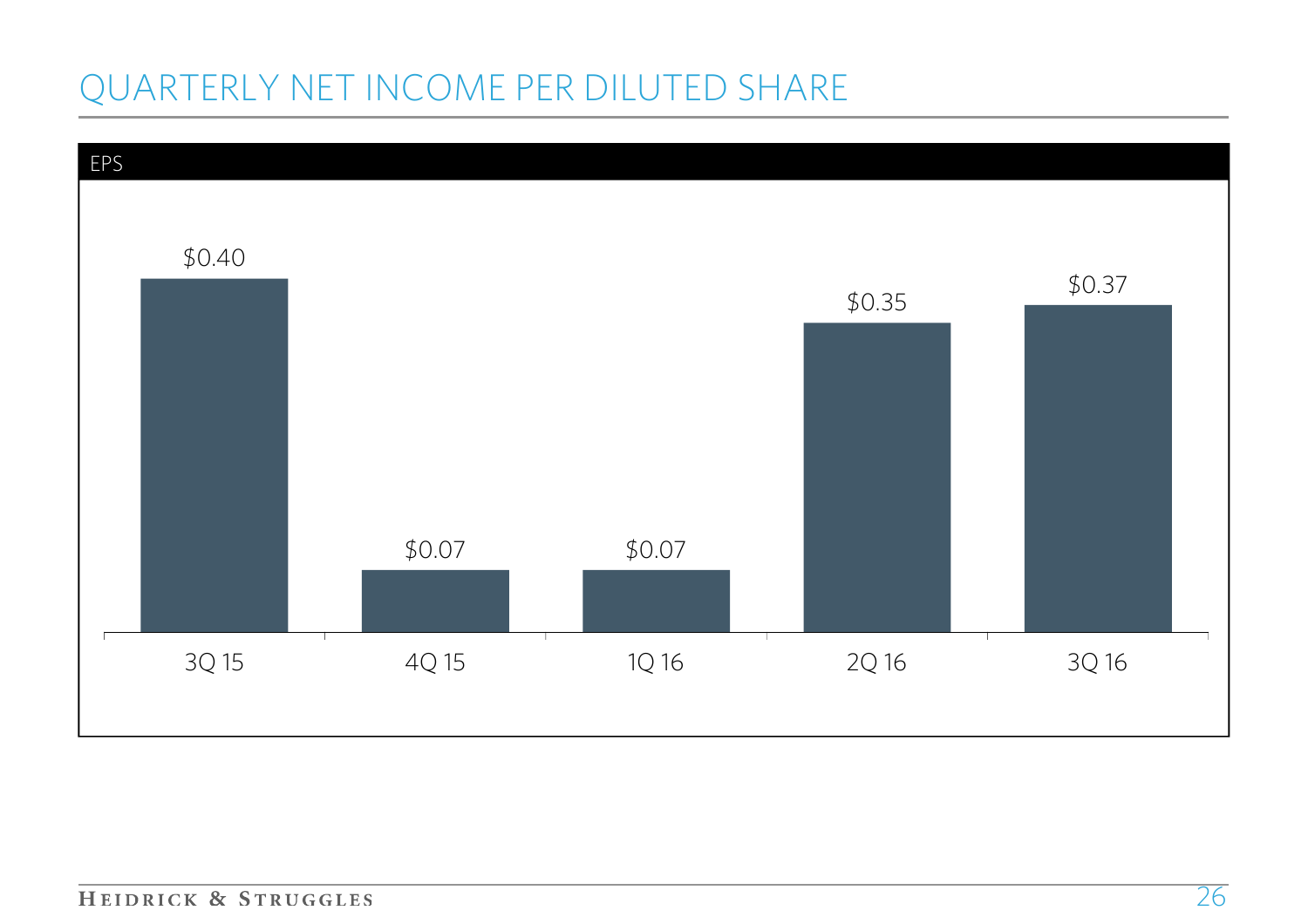### BACKLOG

Backlog is comprised of contractual billings for Executive Searches that will be recognized as revenue in the future. It does not include Leadership Consulting or Culture Shaping.

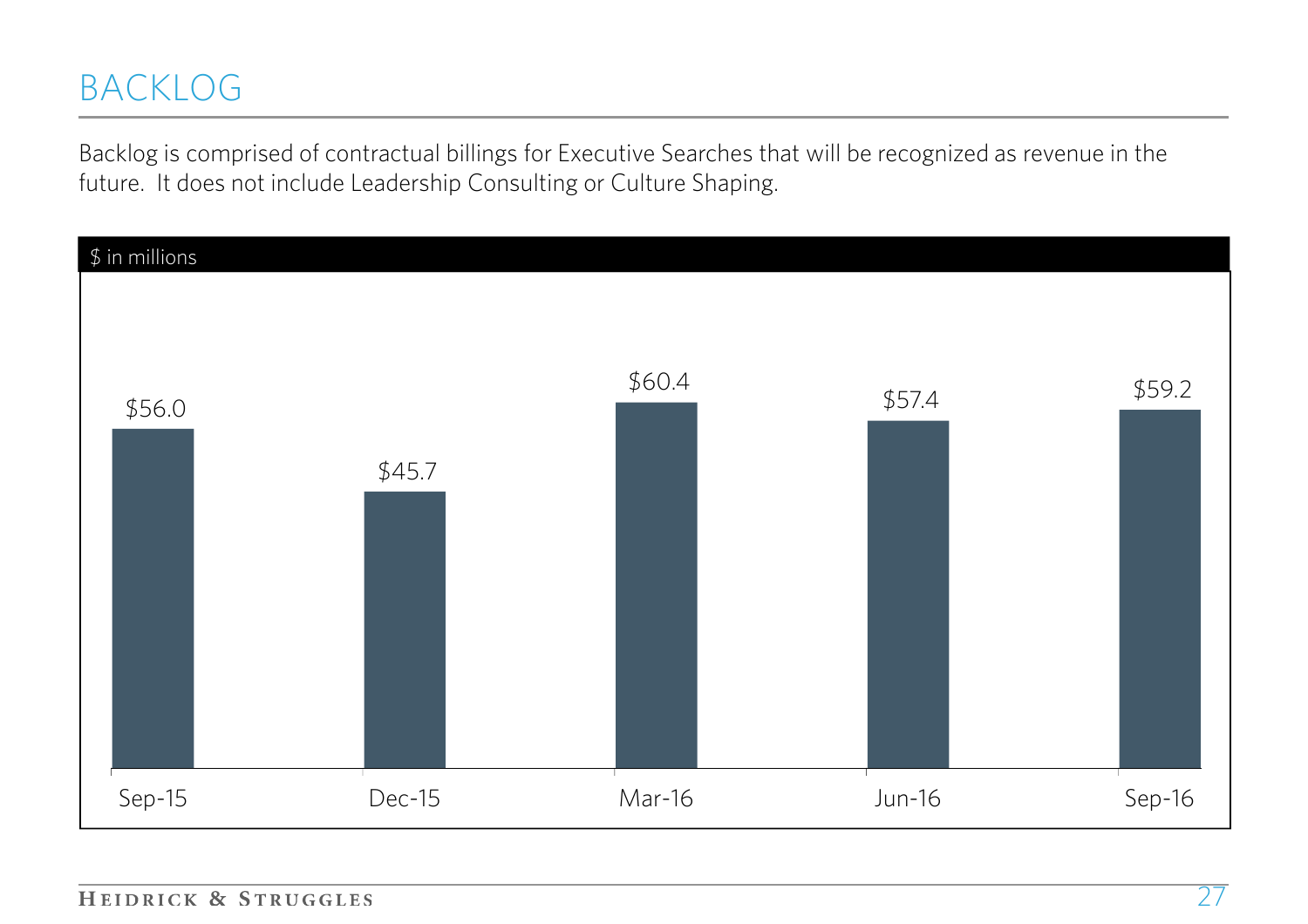# WORLDWIDE MONTHLY CONFIRMATION TRENDS



HEIDRICK & STRUGGLES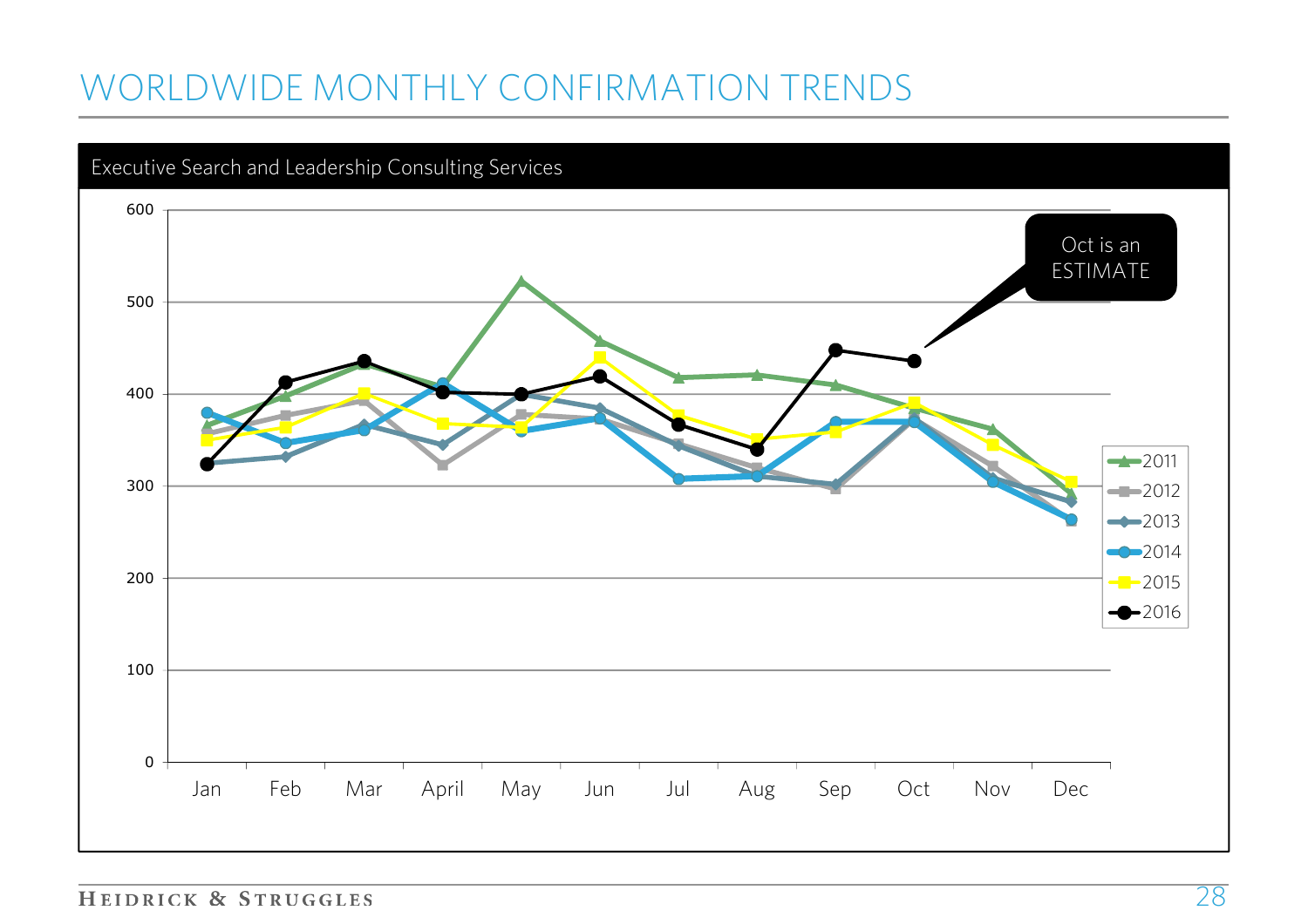# GUIDANCE: 4Q 2016 NET REVENUE (excludes reimbursements)



 $^{(1)}$ This forecast is based on the average currency rates in September 2016 reflects, among other factors, management's assumptions for the anticipated volume of new Executive Search confirmations, Leadership Consulting assignments and Culture Shaping services, the current backlog, consultant productivity, consultant retention, and the seasonality of the business.